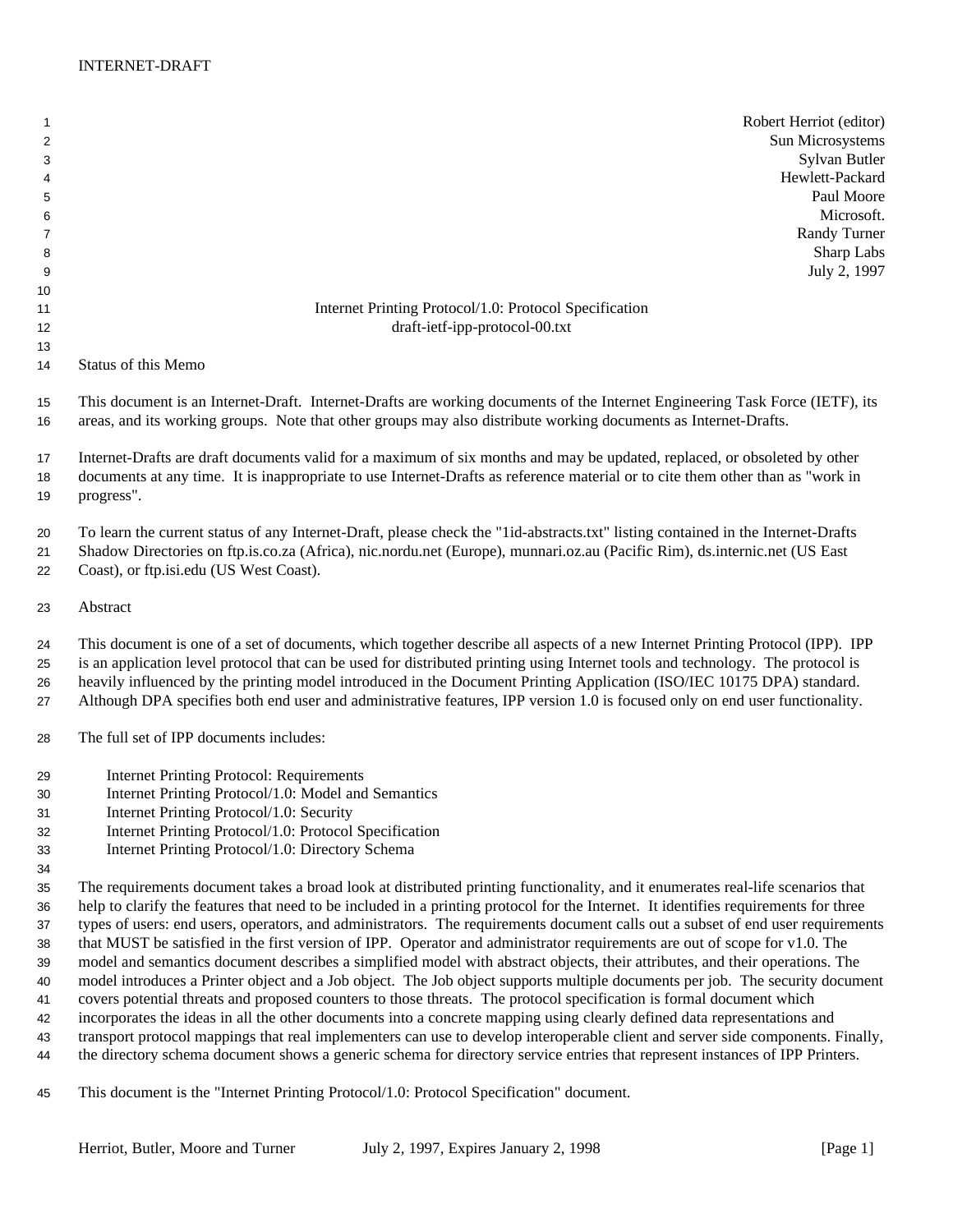46

47

## Table of Contents

| 48 |  |
|----|--|
| 49 |  |
| 50 |  |
| 51 |  |
| 52 |  |
| 53 |  |
| 54 |  |
| 55 |  |
| 56 |  |
| 57 |  |
| 58 |  |
| 59 |  |
| 60 |  |
| 61 |  |
| 62 |  |
| 63 |  |
| 64 |  |
| 65 |  |
| 66 |  |
| 67 |  |
| 68 |  |
| 69 |  |
| 70 |  |
| 71 |  |
| 72 |  |
| 73 |  |
| 74 |  |
| 75 |  |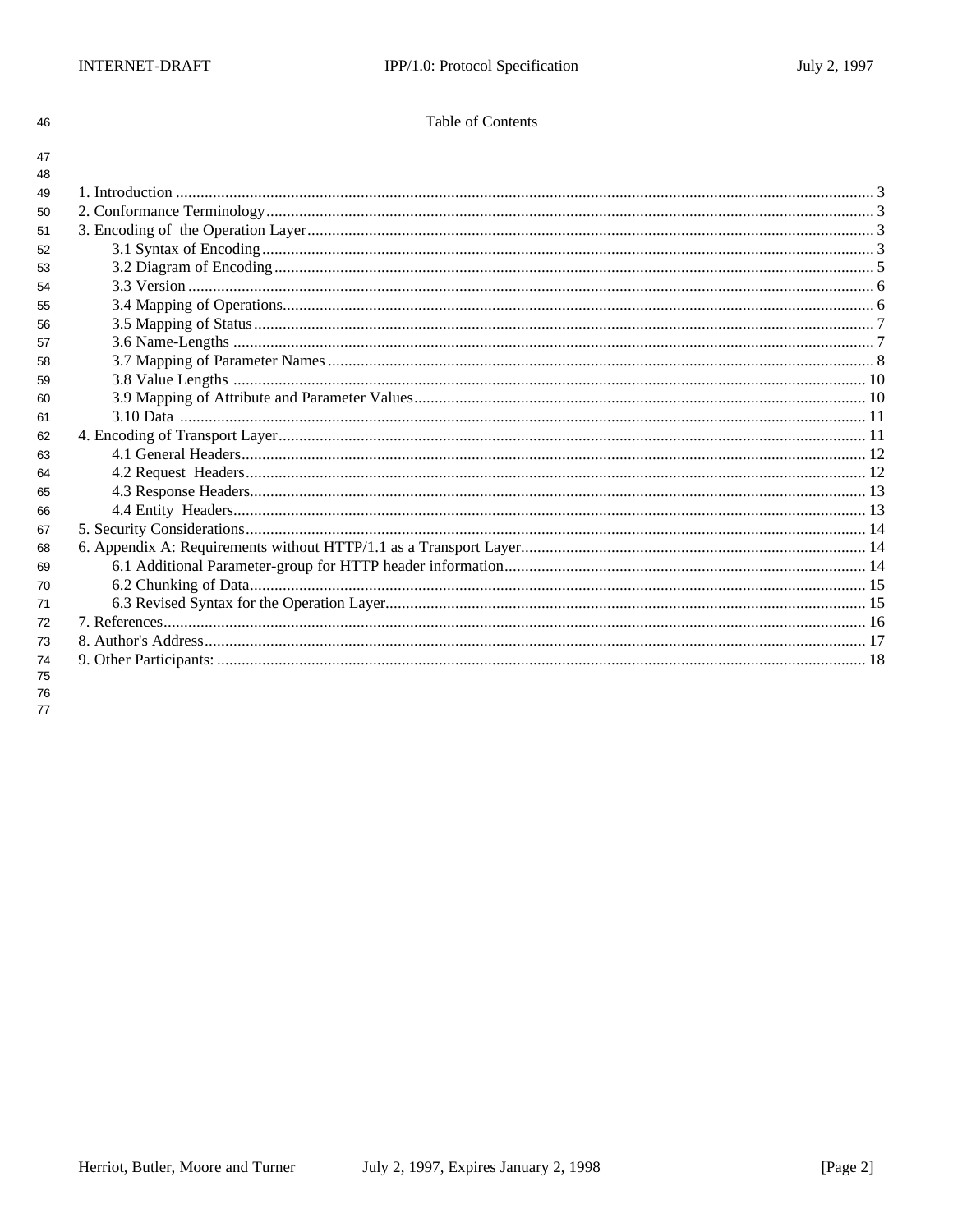1. Introduction

 This document contains the rules for encoding IPP operations and describes two layers: the transport layer and the operation layer.

 The transport layer consists of an HTTP/1.1 request or response. RFC 2068 [27] describes HTTP/1.1. This document specifies the HTTP headers that an IPP implementation supports.

 The operation layer consists of a message body in an HTTP request or response. The document "Internet Printing 84 Protocol/1.0: Model and Semantics" [21] defines the semantics of such a message body and the supported values. This document specifies the encoding of an IPP operation. The aforementioned document is henceforth referred to as the "IPP model document"

- 2. Conformance Terminology
- The key words "MUST", "MUST NOT", "REQUIRED", "SHALL", "SHALL NOT", "SHOULD", "SHOULD NOT", "RECOMMENDED", "MAY", and "OPTIONAL" in this document are to be interpreted as described in RFC 2119 [25].
- 3. Encoding of the Operation Layer
- The operation layer SHALL contain a single operation request or operation response.

The encoding is defined using both a diagram and Augmented Backus-Naur Form (ABNF), as specified by draft-ietf-drums-

93 abnf-02.txt [29] except that 'strings of literals' SHALL be case sensitive. For example 'A' means upper-case 'A' and not lower case 'a'. In addition, two-byte binary signed integer fields are represented as '%x' values which show their range of values.

- All binary integers in this encoding SHALL be transmitted in big-endian format (also known as "network order" and "most significant byte first")
- 97 3.1 Syntax of Encoding
- 98 The encoding consists of four parts:
- version
- 100 operation (for a request) or status (for a response)
- 101 parameters
- 102 · data (which is optional)
- The 'parameters' consists of a sequence of one or more 'parameter's. Each 'parameter' consists of:
- name-length: a two byte binary integer which is the length of the following 'name'
- **•** name
- value-length: a two byte binary integer which is the length of the following 'value'
- value
- There are 3 values for name-length with special meanings that provide for structuring of 'parameter's.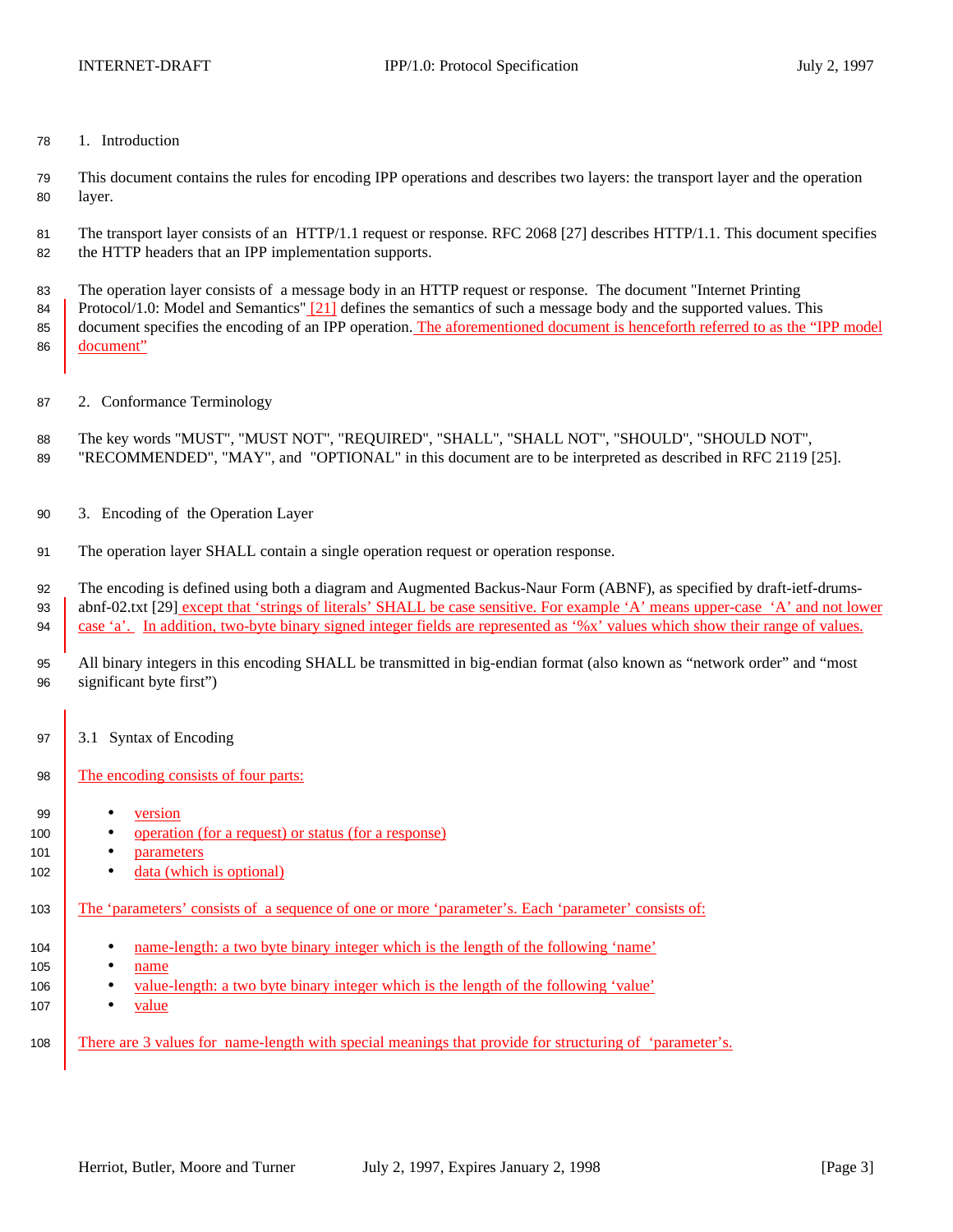| 109 | $0$ (0x0000): denotes an additional value for the preceding parameter. The following name is empty. That is, the<br>٠                   |  |  |  |  |
|-----|-----------------------------------------------------------------------------------------------------------------------------------------|--|--|--|--|
| 110 | 'value-length' starts in the next octet. A 'parameter' with this value consists of only a 'name-length', 'value-length'                 |  |  |  |  |
| 111 | and 'value'.                                                                                                                            |  |  |  |  |
| 112 | -1 (0xFFFF): denotes the end of the 'parameters'. That is, the 'data' starts in the next octet. These 2 octets are present<br>$\bullet$ |  |  |  |  |
| 113 | even when there is no 'data'. A 'parameter' with this value consists of only a 'name-length'.                                           |  |  |  |  |
| 114 | -2 (0xFFFE): denotes the end of a 'parameter-group'. That is, the next 'parameter-group' starts in the next octet. This<br>$\bullet$    |  |  |  |  |
| 115 | special value exists only when an operation contains 2 or more 'parameter-groups'. Parameters are grouped to                            |  |  |  |  |
| 116 | separate operation parameters from object attributes and to separate attributes of one object from those of another                     |  |  |  |  |
| 117 | object. A 'parameter-group' is defined in greater detail in section 3.7 "Mapping of Attribute and Parameter Names".                     |  |  |  |  |
| 118 | A 'parameter' with this value consists of only a 'name-length'.                                                                         |  |  |  |  |
| 119 | The syntax for the operation layer below shows the structure created by the 3 special 'name-length' values described above.             |  |  |  |  |
| 120 | ipp-message $=$ ipp-request / ipp-response                                                                                              |  |  |  |  |
| 121 | ipp-request = version operation parameters $\frac{1}{2}K$ FF $\frac{1}{2}K$ [ data ]                                                    |  |  |  |  |
| 122 | ipp-response = version status parameters $\frac{96 \times FF}{100 \times F}$ (data)                                                     |  |  |  |  |
| 123 | $version = major-version minor-version$                                                                                                 |  |  |  |  |
| 124 | $major-version = SIGNED-BYTE$ ; initially %d1                                                                                           |  |  |  |  |
| 125 | $minor-version = SIGNED-BYTE$ ; initially %d0                                                                                           |  |  |  |  |
| 126 | operation = SIGNED-SHORT; mapping from model defined below                                                                              |  |  |  |  |
| 127 | $status = SIGNED-SHORT$ ; mapping from model defined below                                                                              |  |  |  |  |
| 128 | parameters = parameter-group *(END-PARAMETER_GROUP <del>%xFF %xFE</del> parameter-group) END-PARAMETERS                                 |  |  |  |  |
| 129 | $parameter-group = *parameter-set$                                                                                                      |  |  |  |  |
| 130 | $parameter-set = single-parameter * (more-values)$                                                                                      |  |  |  |  |
| 131 | $\frac{single\text{-}parameter = name\text{-}length name value\text{-}length value$                                                     |  |  |  |  |
| 132 | more-values = ZERO-NAME-LENGTH value-length value                                                                                       |  |  |  |  |
| 133 | name-length = SIGNED-SHORT ; number of octets of 'name'                                                                                 |  |  |  |  |
| 134 | name = LALPHA $*($ LALPHA / DIGIT / "-" / "_")                                                                                          |  |  |  |  |
| 135 | value-length = SIGNED-SHORT; number of octets of 'value'                                                                                |  |  |  |  |
| 136 | $value = OCTET-STRING$                                                                                                                  |  |  |  |  |
| 137 | zero name length = $%x00$ % $x00$                                                                                                       |  |  |  |  |
| 138 | $data = OCTET-STRING$                                                                                                                   |  |  |  |  |
| 139 |                                                                                                                                         |  |  |  |  |
| 140 | $ZERO-NAME-LENGTH = %x00 %x00$<br>$\therefore$ name-length of 0                                                                         |  |  |  |  |
| 141 | $END-PARAMETERS = %xFF %xFF$<br>; name-length of -1                                                                                     |  |  |  |  |
| 142 | END-PARAMETER_GROUP = $%xFF$ % $xFE$ ; name-length of -2                                                                                |  |  |  |  |
| 143 | $SIGNED-BYTE = %x0*xFF$                                                                                                                 |  |  |  |  |
| 144 | $SIGNED-SHORT = %x0. %xFF %x0. %xFF$                                                                                                    |  |  |  |  |
| 145 | $DIGIT = "0". "9"$                                                                                                                      |  |  |  |  |
| 146 | $LALPHA = "a""z"$                                                                                                                       |  |  |  |  |
| 147 | $BYTE = %x0.$ % $xFF$                                                                                                                   |  |  |  |  |
| 148 | $OCTET-STRING = *BYTE$                                                                                                                  |  |  |  |  |
| 149 |                                                                                                                                         |  |  |  |  |
| 150 | ISSUE: should there be a "type-of-value" byte so that a parser can decode a value without looking up the attribute name? If             |  |  |  |  |
| 151 | there were such a byte, it could also server as the flag byte for the negative values, solving two problems with one byte per           |  |  |  |  |
| 152 | parameter.                                                                                                                              |  |  |  |  |
| 153 | NOTE: there are 3 additional fields that are positioned, from a decoding view, in the same position as the 'name length' field.         |  |  |  |  |
| 154 | These fields are defined in the syntax above, and they have the following 3 special values:                                             |  |  |  |  |
| 155 | 0 (0x0000): denotes an additional value of a parameter. When a parameter has more than one value, the parameter-                        |  |  |  |  |

156 **name for all but the first value is empty and has a length of zero.**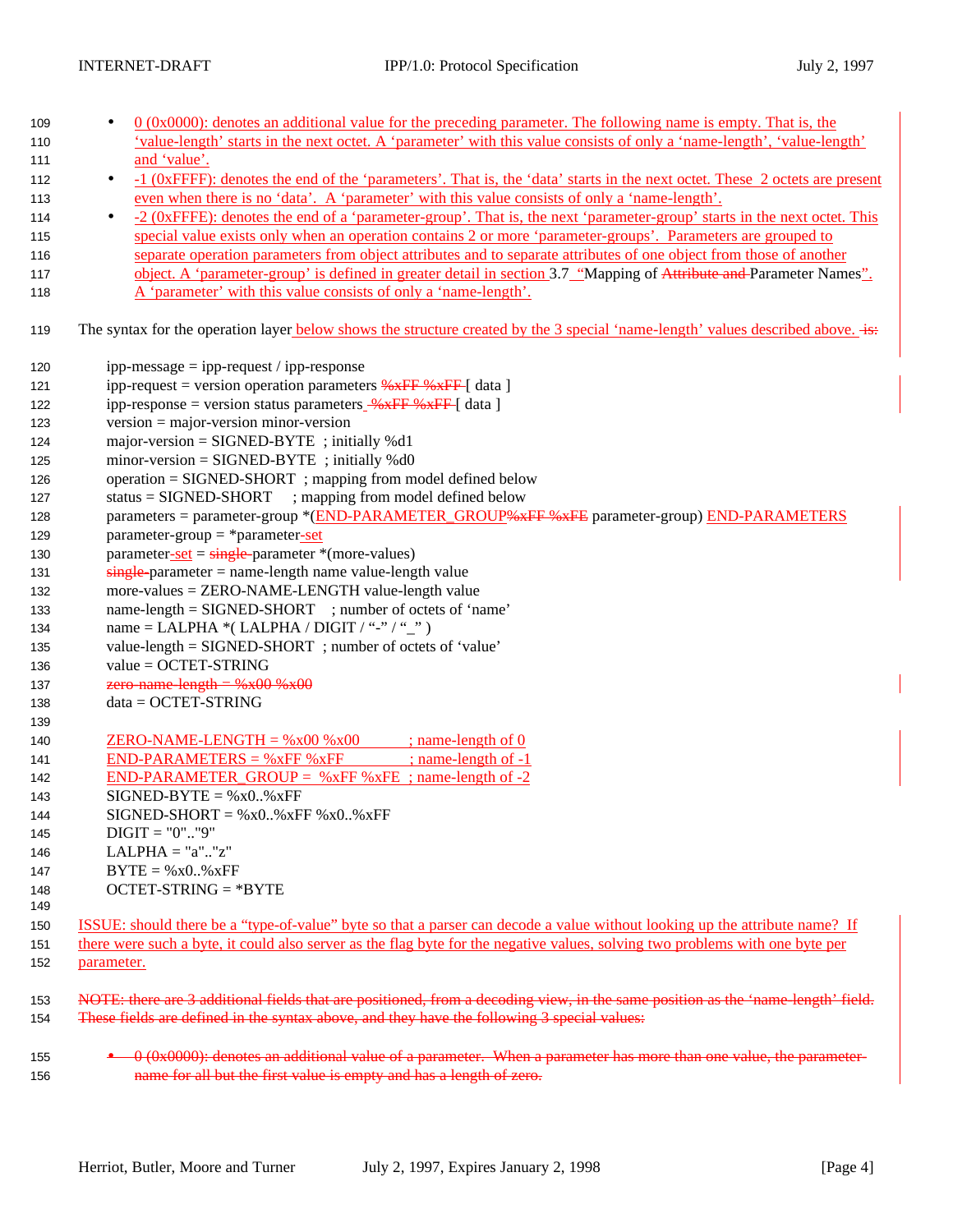| The following is a diagram of the encoding of a request operation.<br>Note: there are be-1 or more 'parameter groups' may be omitted, and '-data' may be omitted.<br>$\begin{tabular}{l c c c c c} \hline major version & & minor version & \hline \end{tabular}$<br>operation<br>parameter-group<br>$0 \times$ FFFE<br>parameter-group | --------------------- | 2 bytes<br>2 bytes<br>k bytes<br>2 bytes<br>m bytes<br>n bytes<br>- optional |  |  |
|-----------------------------------------------------------------------------------------------------------------------------------------------------------------------------------------------------------------------------------------------------------------------------------------------------------------------------------------|-----------------------|------------------------------------------------------------------------------|--|--|
|                                                                                                                                                                                                                                                                                                                                         |                       |                                                                              |  |  |
|                                                                                                                                                                                                                                                                                                                                         |                       |                                                                              |  |  |
|                                                                                                                                                                                                                                                                                                                                         |                       |                                                                              |  |  |
|                                                                                                                                                                                                                                                                                                                                         |                       |                                                                              |  |  |
|                                                                                                                                                                                                                                                                                                                                         |                       |                                                                              |  |  |
|                                                                                                                                                                                                                                                                                                                                         |                       |                                                                              |  |  |
|                                                                                                                                                                                                                                                                                                                                         |                       |                                                                              |  |  |
|                                                                                                                                                                                                                                                                                                                                         |                       |                                                                              |  |  |
|                                                                                                                                                                                                                                                                                                                                         |                       |                                                                              |  |  |
|                                                                                                                                                                                                                                                                                                                                         |                       |                                                                              |  |  |
|                                                                                                                                                                                                                                                                                                                                         | $0 \times$ FFFE       | 2 bytes                                                                      |  |  |
|                                                                                                                                                                                                                                                                                                                                         |                       | p bytes                                                                      |  |  |
|                                                                                                                                                                                                                                                                                                                                         | parameter-group       |                                                                              |  |  |
|                                                                                                                                                                                                                                                                                                                                         | $0x$ FFFF             |                                                                              |  |  |
|                                                                                                                                                                                                                                                                                                                                         | data                  |                                                                              |  |  |
|                                                                                                                                                                                                                                                                                                                                         |                       |                                                                              |  |  |
| The following is a diagram of the 'parameter-group' which is 0 or more 'parameter's                                                                                                                                                                                                                                                     |                       |                                                                              |  |  |
|                                                                                                                                                                                                                                                                                                                                         |                       |                                                                              |  |  |
|                                                                                                                                                                                                                                                                                                                                         |                       | r bytes                                                                      |  |  |
|                                                                                                                                                                                                                                                                                                                                         |                       |                                                                              |  |  |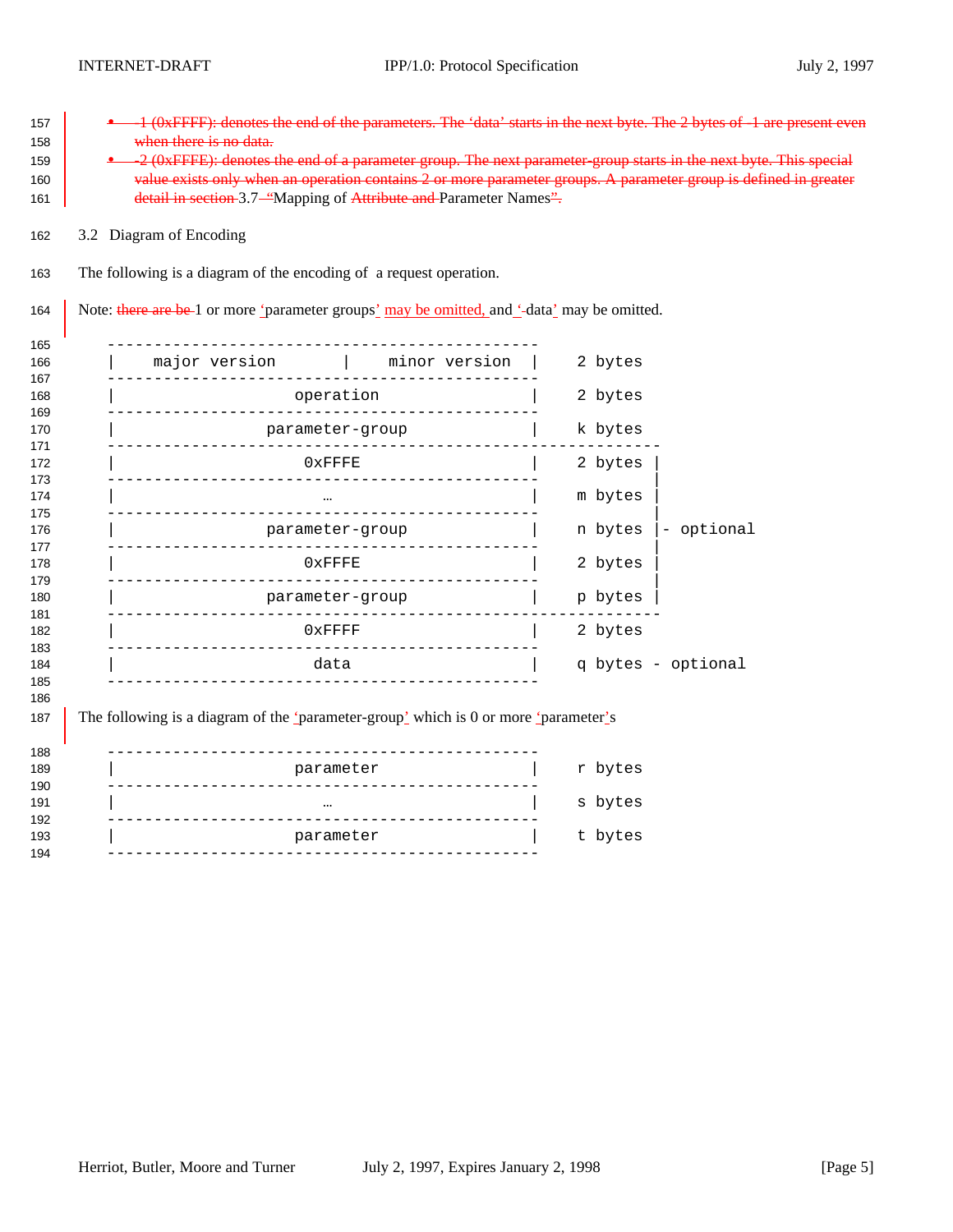| 196               |                 |                       |
|-------------------|-----------------|-----------------------|
| 197               | length-of-name  | 2 bytes               |
| 198               |                 |                       |
| 199<br>200        | parameter-name  | u bytes               |
| 201               | length-of-value | 2 bytes               |
| 202<br>203        | parameter-value | v bytes               |
| 204<br>205<br>206 | 0x0000          | 2 bytes               |
| 207               | length-of-value | 2 bytes               |
| 208<br>209<br>210 | parameter-value | - optional<br>w bytes |
| 211<br>212        | $\cdots$        | x bytes               |
| 213               | 0x0000          | 2 bytes               |
| 214<br>215        | length-of-value | 2 bytes               |
| 216<br>217        | parameter-value | y bytes               |
| 218               |                 |                       |

The following is a diagram of a 'parameter'. The optional fields are present only when a 'parameter' has more than one value.

 The encoding of a response operation is identical to the encoding of a request operation except that the 'status' field SHALL replaces the 'operation' field.

3.3 Version

 The version SHALL consist of a major and minor version, each of which SHALL be represented by a one byte signed integer. 224 The protocol described in this document SHALL have a major version of 1 (0x01) and a minor version of 0 (0x00).

3.4 Mapping of Operations

 The following SHALL be the mapping of operations names to integer values which are encoded as two byte binary signed 227 integers. The operations are defined in the IPP model document "Internet Printing Protocol/1.0: Model and Semantics".

| <b>Operation</b> | <b>Integer Encoding (in decimal)</b> |  |  |
|------------------|--------------------------------------|--|--|
| Get-Operations   | $1\theta$                            |  |  |
| Print-Job        | $2+$                                 |  |  |
| Print-URI        | 3 <sup>2</sup>                       |  |  |
| Validate-Job     | $\frac{43}{5}$                       |  |  |
| Create-Job       | $\overline{54}$                      |  |  |
| Send-Document    | $\underline{65}$                     |  |  |
| Send-URI         | 76                                   |  |  |
| Cancel-Job       | 87                                   |  |  |
| Get-Attributes   | 98                                   |  |  |
| Get-Jobs         | 109                                  |  |  |
|                  |                                      |  |  |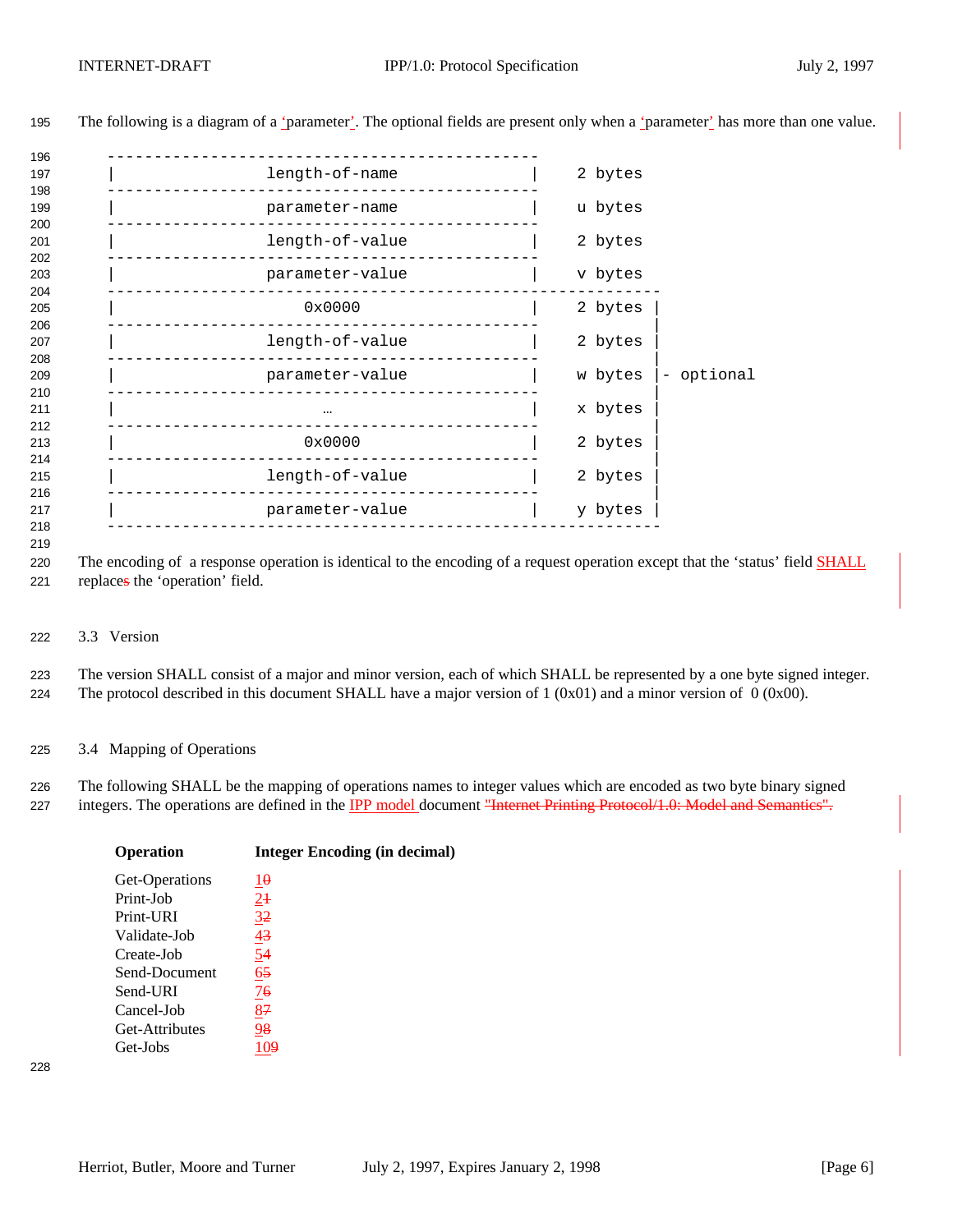- 229 3.5 Mapping of Status
- 230 The following SHALL be the mapping of status names to integer values which are encoded as two byte binary signed integers. 231 The status names are defined in the IPP model document "Internet Printing Protocol/1.0: Model and Semantics".

232 If an IPP status is returned, then the HTTP status MUST be 200 (OK). With any other HTTP status value, the HTTP response 233 SHALL NOT contain an IPP message-body, and thus no IPP status is returned.

234 Note: the integer encodings below were chosen to be similar to corresponding status values in HTTP. But the status returned at 235 the HTTP level will always be different except in the case where 'OK' is returned at both levels, 200 (OK) in HTTP and 0 236 (successful-OK) in IPP.

- 237 Note: some status values, such as client-error-unauthorized, may be returned at the transport (HTTP) level rather than the 238 operation level.
- 239 ISSUE: as implementations proceed, we will learn what error code need to be supported at the IPP level.

| <b>Status Name</b>                       | <b>Integer Encoding (in decimal)</b> |
|------------------------------------------|--------------------------------------|
| successful-OK                            | $\Omega$                             |
| client-error-bad-request                 | 400                                  |
| client-error-unauthorized                | 401                                  |
| client-error-payment-required            | 402                                  |
| client-error-forbidden                   | 403                                  |
| client-error-not-found                   | 404                                  |
| client-error-method-not-allowed          | 405                                  |
| client-error-timeout                     | 408                                  |
| client-error-gone                        | 410                                  |
| client-error-request-entity-too-large    | 413                                  |
| client-error-request-URI-too-long        | 414                                  |
| client-error-unsupported-document-format | 415                                  |
| client-error-attribute-not-supported     | 416                                  |
| server-error-internal-server-error       | 500                                  |
| server-error-operation-not-implemented   | 501                                  |
| server-error-service-unavailable         | 503                                  |
| server-error-timeout                     | 504                                  |
| server-error-version-not-supported       | 505                                  |
| server-error-printer-error               | 506                                  |
| server-error-temporary-error             | 507                                  |
|                                          |                                      |

## 240 3.6 Name-Lengths of Parameter Names

241 Each parameter 'name' SHALL be preceded by a two byte binary signed integer in big endian order which SHALL specify the 242 number of octets in the 'name' which follows this length, exclusive of the two bytes specifying the length.

243 The 'name-length' field SHALL consist of a two byte binary signed integer in big endian order. This field SHALL specify the 244 number of octets in the 'name' which follows the name-length field, excluding the two bytes of the 'name-length' field.

245 If a 'name-length' field has a value of zero, the following 'name' field SHALL be empty, and the following value SHALL be 246 treated as an additional value for the preceding parameter.

247 If a 'name-length' field as a negative value, it SHALL act as a separator field and the meaning of the following octets SHALL 248 be as specified by the syntax above.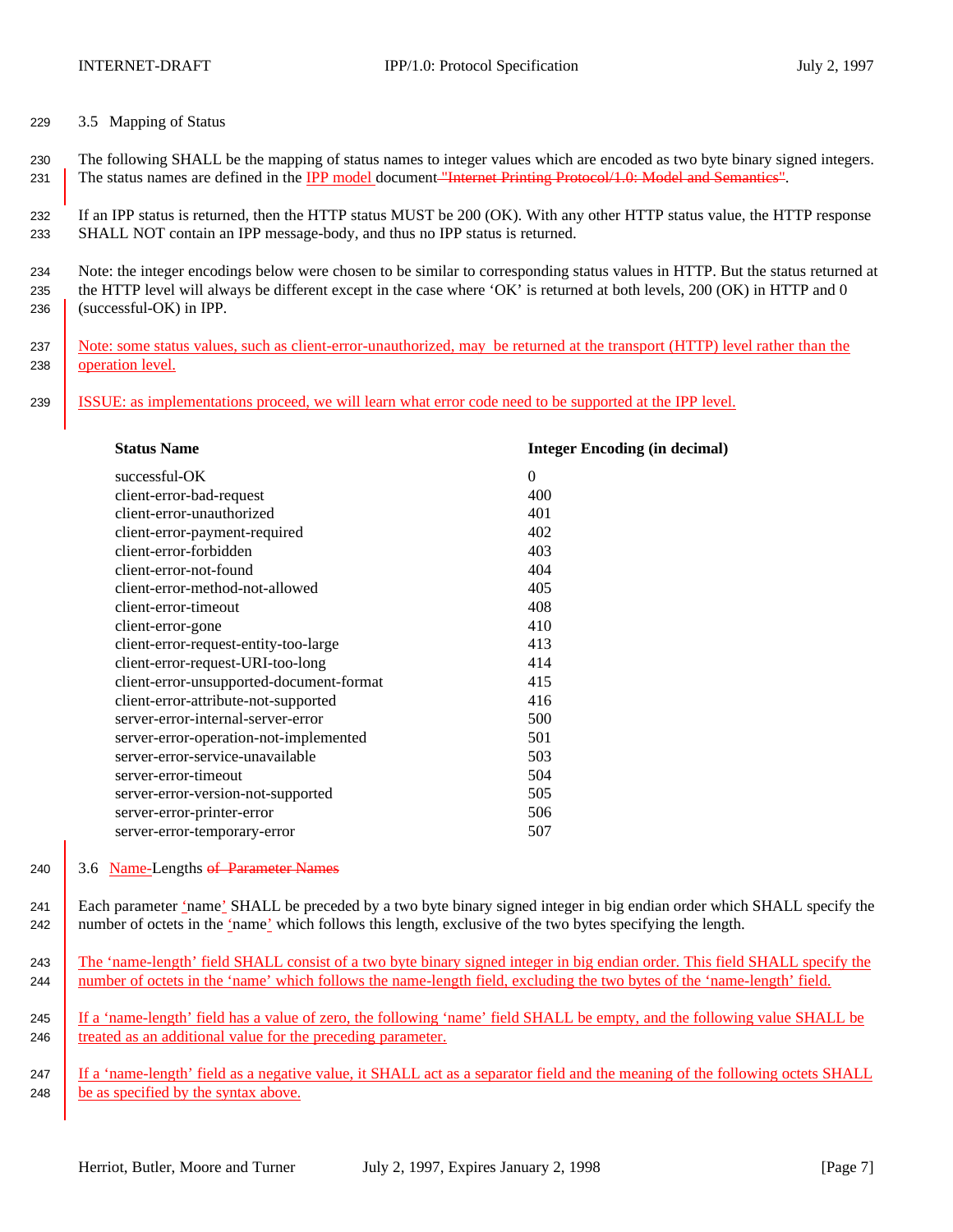- 249 3.7 Mapping of Attribute and Parameter Names
- 250 Attribute names and parameter names are ASCII text strings whose values SHALL be the text names defined in the document "Internet Printing Protocol/1.0: Model and Semantics".
- The document "Internet Printing Protocol/1.0: Model and Semantics" defines the parameters for each operation. Some of these parameters SHALL receive special handling in the protocol, as described below.
- The parameter named "status" for each response SHALL become the "status" field in the operation layer. A response may 255 optionally include the parameter "reason-phase" to specify human readable text associated with the status. If this parameter is 256 in the response, it SHALL be the first one.
- 257 The parameter named "document-content", which is defined for some requests, SHALL become the "data" in the operation  $\frac{1}{258}$
- Requests and responses contain a mixture of parameters and attributes. All parameters SHALL be in the first parameter-group. 260 Attributes SHALL be in the second parameter-group. If an operation returns attributes from more than one object (e.g. Get-261 Jobs), the attributes from each object SHALL be in a separate parameter-group.
- Some parameters are encoded in a special position. These parameters are:
- "target URI": The target URI of each operation in the IPP model document SHALL be specified outside of the operation layer and SHALL not be specified within the operation layer.
- "document-content": The parameter named "document-content" in the IPP model document SHALL become the "data" in the operation layer.
- 267 "status": The parameter named "status" in the IPP model document SHALL become the "status" field in the operation layer response. A response may optionally include the parameter "reason-phase" to specify human-readable text 269 associated with the status. A client MAY display such text to an end-user and a server MAY return such text in the language requested by the client. If this parameter is in the response, it SHALL be the first one in the first parameter-group.
- **ISSUE:** Should the target-URI be outside the operation layer?
- The remaining parameters are encoded in one of the parameter-groups. The first parameter group is for actual operation
- parameters and subsequent parameter-groups are for object attributes. Of the parameters defined in the IPP model document, some represent an actual operation parameters and others represent a collection of object attributes.
- A parameter in the IPP model document SHALL represent a collection of object attributes if it contains the word "attributes" in its name with no hyphen before "attributes" ; otherwise it SHALL represent an actual operation parameter.
- ISSUE: need to align a few names in the IPP model document to make this rule be correct.
- If a parameter in IPP model document represents an actual operation parameter and is not in a special position, it SHALL be encoded in the first parameter-group using the text name of the parameter specified in the IPP model document.
- If a parameter in IPP model document represent a collection of object attributes, the attributes SHALL be encoded in the second or subsequent parameter-groups using the text names of the attributes specified in the IPP model document. The IPP model document specifies the members of such attribute collections, but does not require that all members of a collection be present in
- an operation.
- If an operation contain attributes from exactly one object, there SHALL be a second parameter-group, but no additional ones. If an operation contains attributes from more than one object (e.g. Get-Jobs response), the attributes from each object SHALL be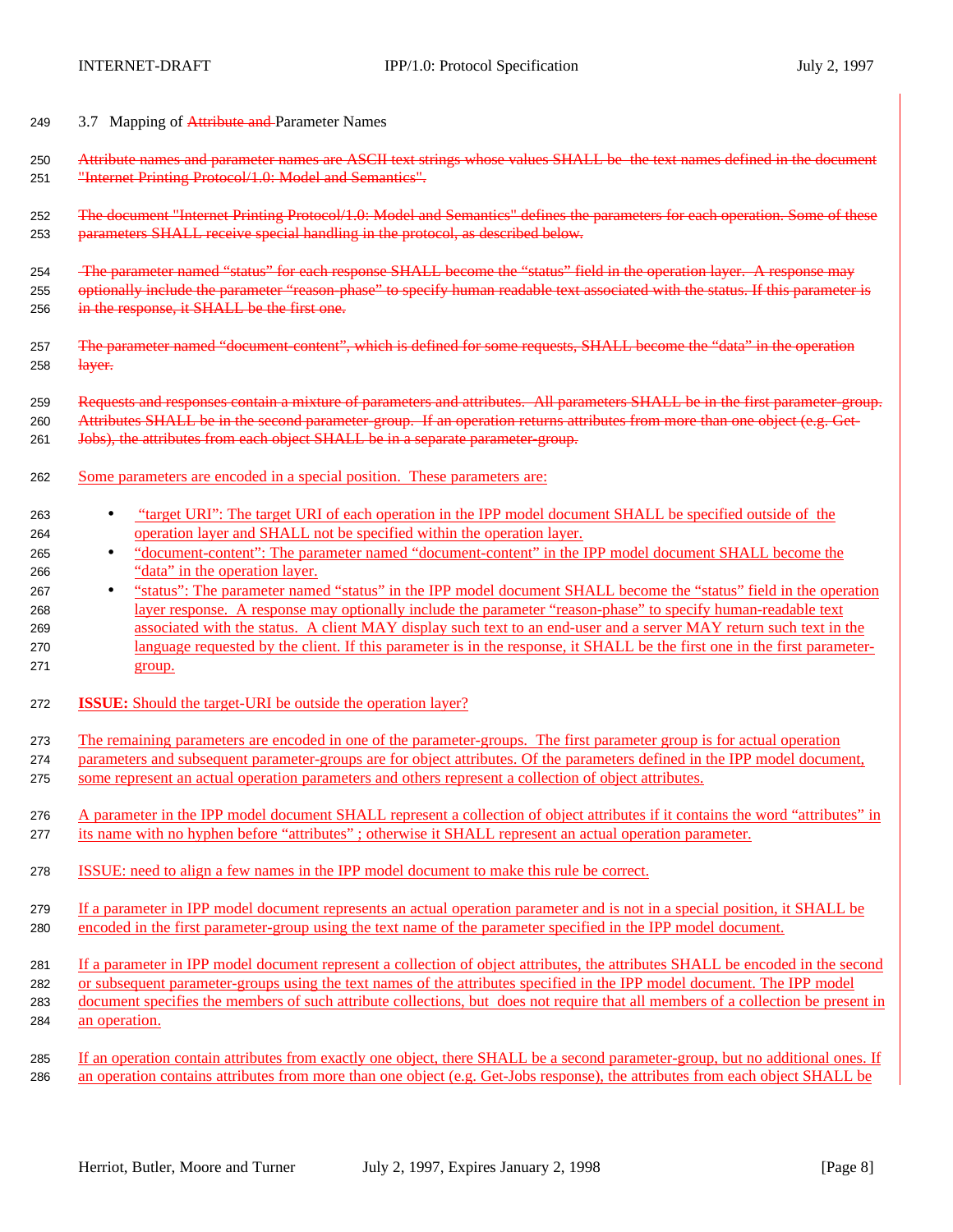287 in a separate parameter-group, such that the attributes from the first object are in the second 'parameter-group', the attributes 288 from the second object are in the third 'parameter-group', etc.

289 The next three tables show the results of applying the rules above to the operations defined in the IPP model document.

290 The following table shows the mapping of all request parameters (except target URI) to a parameter-group or special position in 291 the protocol, as described in the IPP model document.

| <b>Operation</b>      | first parameter-group       | second parameter-group  | special position |
|-----------------------|-----------------------------|-------------------------|------------------|
| <b>Get-Operations</b> |                             |                         |                  |
| Print-Job             |                             | job-template attributes | document-content |
| Validate-Job or       |                             | job-template attributes |                  |
| Create-Job            |                             |                         |                  |
| <b>Print-URI</b>      | document-uri                | job-template attributes |                  |
| Send-Document         | last-document               | document attributes     | document-content |
| Send-URI              | last-document               | document attributes     |                  |
|                       | document-uri                |                         |                  |
| Cancel - Job          | message                     |                         |                  |
|                       | reply-with-status (?)       |                         |                  |
| <b>Get-Attributes</b> | document-format             |                         |                  |
|                       | <u>requested-attributes</u> |                         |                  |
| Get-Jobs              | limit                       |                         |                  |
|                       | requested-attributes        |                         |                  |

292

293 The following table shows the mapping of all response parameters to a parameter-group or special position in the protocol, as 294 described in the IPP model document.

| <b>Operation</b>                              | first parameter-group | second parameter-group                                        | special position |
|-----------------------------------------------|-----------------------|---------------------------------------------------------------|------------------|
| <b>Get-Operations</b>                         | supported-operations  | reason-phrase                                                 | status           |
| Print-Job, Print-<br><b>URI</b> or Create-Job | job-uri               | reason-phrase<br>job-status attributes                        | status           |
| Send-Document or<br>Send-URI                  |                       | reason-phrase<br>job-status attributes                        | status           |
| Validate-Job                                  |                       | reason-phrase                                                 | status           |
| Cancel-Job                                    |                       | reason-phrase<br><u>job-status attribute ?</u>                | status           |
| <b>Get-Attributes</b>                         |                       | reason-phrase<br>requested attributes                         | status           |
| Get-Jobs                                      |                       | reason-phrase<br>requested attributes<br>(see the Note below) | status           |

295

296 Note for Get-Jobs: there is a separate 'parameter-group' containing requested-attributes for each job object in the response

297 The following table shows the mapping of all error response parameters to a parameter-group or special position in the 298 protocol, as described in the IPP model document. Those operations omitted don't have special parameters for an error return.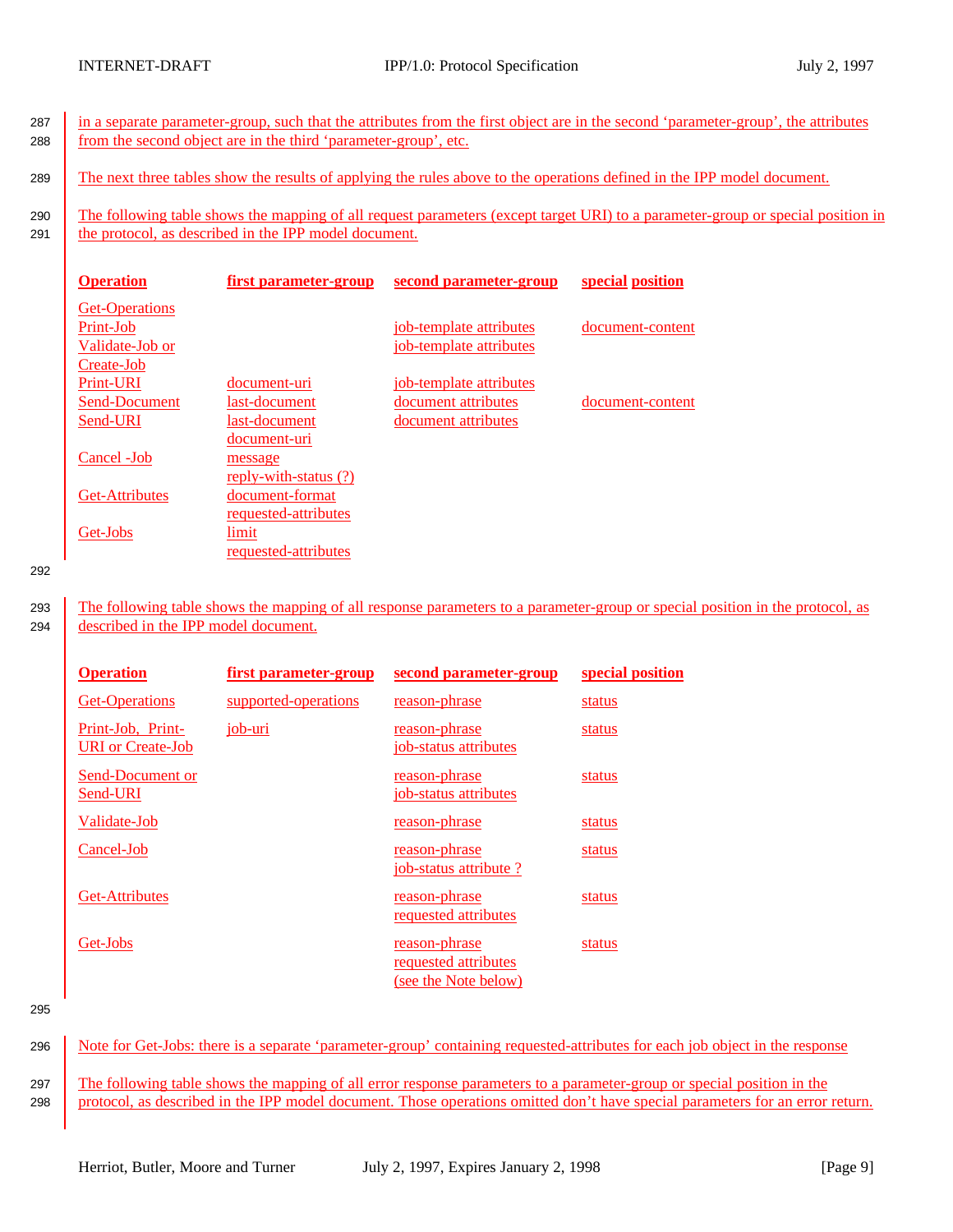unsupported attributes status

| <b>Operation</b> |  | <b>first parameter-group</b> second parameter-group special position |  |
|------------------|--|----------------------------------------------------------------------|--|
|------------------|--|----------------------------------------------------------------------|--|

Print-Job, Print-URI, Validate-Job, Create-Job, Send-Document or Send-URI

299

## 300 3.8 Value Lengths of Parameter Values

301 Each parameter value SHALL be preceded by a two byte binary signed integer in big endian order which SHALL specify the 302 number of octets in the value which follows this length, exclusive of the two bytes specifying the length.

303 3.9 Mapping of Attribute and Parameter Values

304 The following SHALL be the mapping of attribute and parameter values to their IPP encoding. The syntax types are defined in 305 the **IPP** model document. "Internet Printing Protocol/1.0: Model and Semantics".

| <b>Syntax of Attribute Value</b> | <b>Encoding</b>                                                               |
|----------------------------------|-------------------------------------------------------------------------------|
| text                             | an octet string where each character is a member of the UCS-2 coded           |
|                                  | character set and is encoded using in-UTF-8. The text is encoded in           |
|                                  | "network byte order" with the first character in the text (according to       |
|                                  | reading order) being the the first character in the encoding. The first       |
|                                  | character in the octet string is the encoding of the first character in       |
|                                  | the text value                                                                |
| name                             | same as text                                                                  |
| fileName                         | same as text                                                                  |
| keyword                          | same as text. Allowed text values are defined in the IPP model                |
|                                  | document "Internet Printing Protocol/1.0: Model and Semanties".               |
| uri                              | same as text                                                                  |
| uriScheme                        | same as text                                                                  |
| locale                           | same as text                                                                  |
| boolean                          | one binary octet where 0x00 is 'false' and 0x01 is 'true'                     |
| integer                          | number of octets is a power of $2$ (i.e. 1, $2$ or 4). These octets represent |
|                                  | a signed binary integer in big endian order (also known as "network           |
|                                  | byte order" and MSB first).                                                   |
| enum                             | same as integer. Allowed integer values are defined in the <b>IPP</b> model   |
|                                  | document "Internet Printing Protocol/1.0: Model and Semanties".               |
| dateTime                         | same as text. Syntax of data and time is defined by ISO 8601                  |
|                                  | ISSUE: should ISO 8601 be called out in the IPP model document?               |
| seconds                          | same as integer                                                               |
| milliseconds                     | same as integer                                                               |
| 1setOf X                         | encoding according to the rules for a parameter with more than more           |
|                                  | value. Each value $X$ is encoded according to the rules for encoding          |
|                                  | its type.                                                                     |
| range Of $X$                     | same 1 set Of X where the number of values is 2.                              |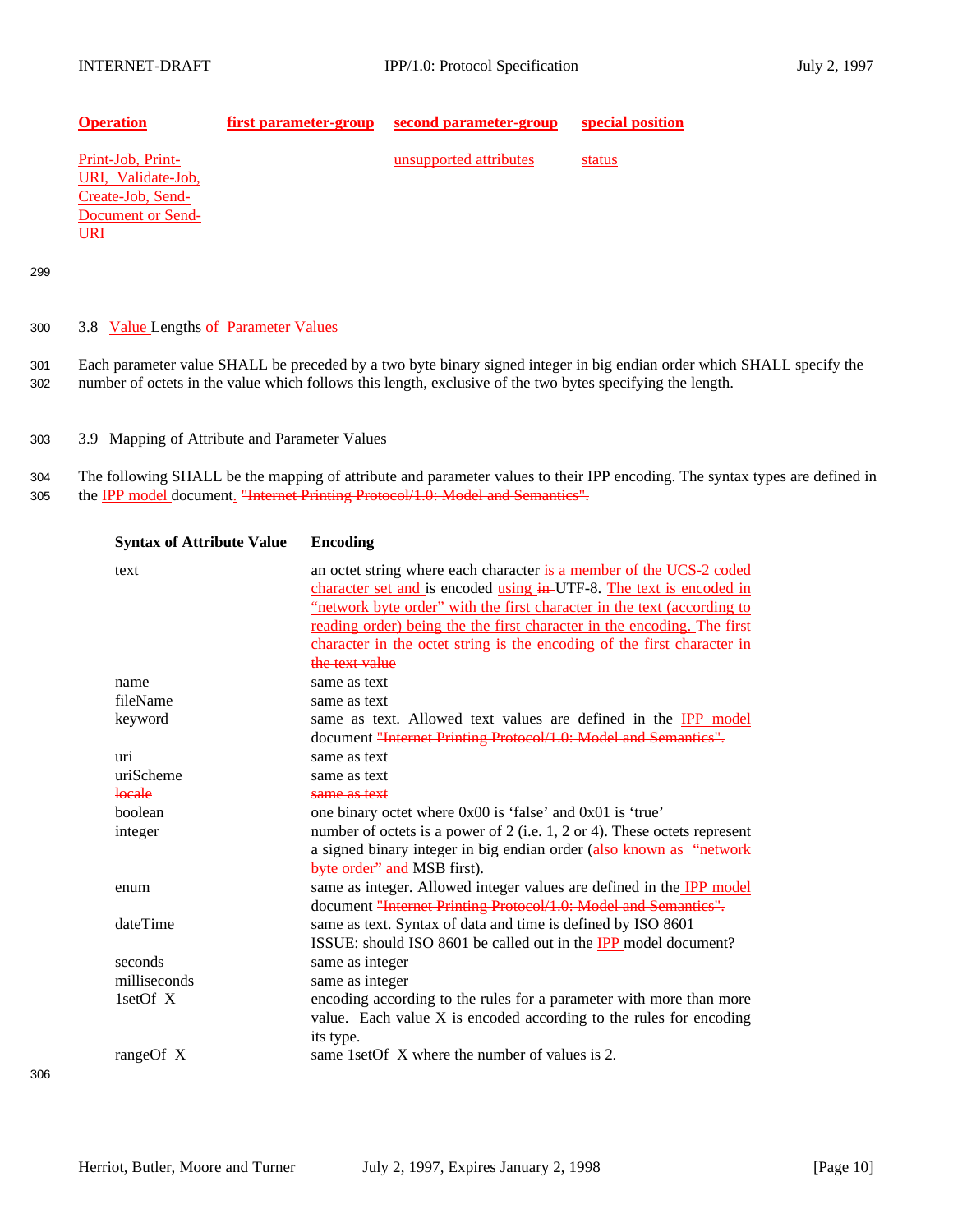There is sometimes a need for a parameter to have some special 'out-of-band' values. Such value are represented by empty values with special negative lengths as specified by the table below.

|                                               | <b>Special Value</b>                                                                                                                                       | <b>Value of Value-length</b>                                                                                                                                                                                                                                                                                                                                                                                                                                                                        |  |  |
|-----------------------------------------------|------------------------------------------------------------------------------------------------------------------------------------------------------------|-----------------------------------------------------------------------------------------------------------------------------------------------------------------------------------------------------------------------------------------------------------------------------------------------------------------------------------------------------------------------------------------------------------------------------------------------------------------------------------------------------|--|--|
|                                               | default<br>unsupported                                                                                                                                     | $-1$<br>$-2$                                                                                                                                                                                                                                                                                                                                                                                                                                                                                        |  |  |
| 309                                           |                                                                                                                                                            |                                                                                                                                                                                                                                                                                                                                                                                                                                                                                                     |  |  |
| 310<br>311                                    | Printer does not support the attribute.                                                                                                                    | If a response contains a parameter of "unsupported attribute", the value of "unsupported" shall be used to denote that the                                                                                                                                                                                                                                                                                                                                                                          |  |  |
| 312                                           | <b>ISSUE:</b> The above sentence belongs in the IPP model document.                                                                                        |                                                                                                                                                                                                                                                                                                                                                                                                                                                                                                     |  |  |
| 313                                           | 3.10 Encoding of Data                                                                                                                                      |                                                                                                                                                                                                                                                                                                                                                                                                                                                                                                     |  |  |
| 314<br>315                                    |                                                                                                                                                            | No encoding SHALL be applied to the data. The data-SHALL be It is included within the operation as is. For print operations<br>where the data is document data, this data consists of the identical octet-string that the client specified to print.                                                                                                                                                                                                                                                |  |  |
| 316<br>317                                    | body.                                                                                                                                                      | NOTE: In HTTP, however, the data may be encoded as part of the allows an encoding of to be applied to the entire message-                                                                                                                                                                                                                                                                                                                                                                           |  |  |
| 318                                           | 4. Encoding of Transport Layer                                                                                                                             |                                                                                                                                                                                                                                                                                                                                                                                                                                                                                                     |  |  |
| 319                                           | HTTP/1.1 shall be the transport layer for this protocol.                                                                                                   |                                                                                                                                                                                                                                                                                                                                                                                                                                                                                                     |  |  |
| 320                                           |                                                                                                                                                            | The operation layer has been designed with the assumption that the transport layer contains the following information:                                                                                                                                                                                                                                                                                                                                                                              |  |  |
| 321<br>322<br>323<br>324                      | the URI of the target job or printer operation<br>$\bullet$<br>length.<br>$\bullet$                                                                        | the total length of the data in the operation layer, either as a single length or as a sequence of chunks each with a<br>the client's language, the character-set and the transport encoding.                                                                                                                                                                                                                                                                                                       |  |  |
| 325<br>326<br>327                             |                                                                                                                                                            | Each HTTP operation shall use the POST method where the URI is the object target of the operation, and where the "Content-<br>Type" of the message-body in each request and response shall be "application/ipp". The message-body shall contain the<br>operation layer and shall have the syntax described in section 2 "Conformance Terminology".                                                                                                                                                  |  |  |
| 328<br>329                                    | the target object as a parameter within the message-body?                                                                                                  | ISSUE: Should the URI of the operation be in the operation layer? Should the URI in the POST be a server/printer always with                                                                                                                                                                                                                                                                                                                                                                        |  |  |
| 330<br>331                                    | following is an explanation of each column in these tables.                                                                                                | In the following sections, there are a tables of all HTTP headers which describe their use in an IPP client or server. The                                                                                                                                                                                                                                                                                                                                                                          |  |  |
| 332<br>333<br>334<br>335<br>336<br>337<br>338 | the "header" column contains the name of a header<br>$\bullet$<br>$\bullet$<br>$\bullet$<br>described below.<br>$\bullet$<br>$\bullet$<br>described below. | the "request/client" column indicates whether a client sends the header. The values in each cell are described below:<br>the "request/server" column indicates whether a server supports the header when received. The values in each cell are<br>the "response/server" column indicates whether a server sends the header. The values in each cell are described below:<br>the "response /client" column indicates whether a client supports the header when received. The values in each cell are |  |  |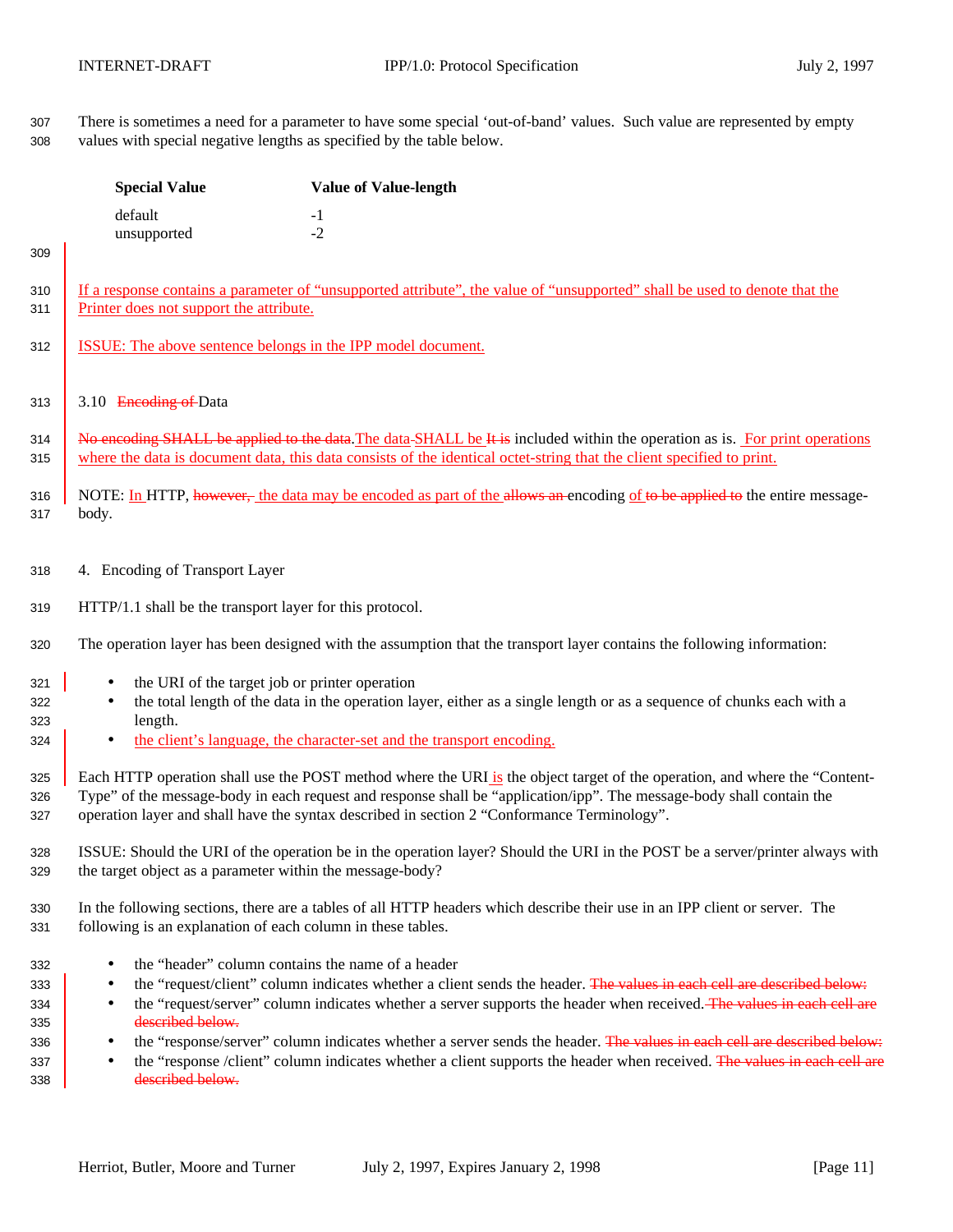- <sup>339</sup> the "values and conditions" column specifies the allowed header values and the conditions for the header to be present 340 in a request/response.
- 341 The table for "request headers" does not have columns for responses, and the table for "response headers" does not have 342 columns for requests.
- 343 The following is an explanation of the values in the "request/ client" and "response/ server" columns.
- 344 man: (mandatory) the client or server MUST send the header,
- 345 c-man: (conditionally mandatory) the client or server MUST send the header when the condition described in the 346 "values and conditions" column is met,
- 347 opt: (optional) the client or server MAY send the header
- 348 not: (not needed) the client or server **SHOULDNEED NOT** send the header. It is not relevant to an IPP 349 implementation.
- 350 The following is an explanation of the values in the "response/ client" and "request/ server" columns.
- 351 man: (mandatory) the client or server MUST support the header,
- 352 opt: (optional) the client or server MAY support the header
- 353 not: (not needed) the client or server SHOULDNEED NOT support the header. It is not relevant to an IPP 354 implementation.
- 355 4.1 General Headers
- 356 The following is a table for the general headers.
- 357
- 358 ISSUE: an HTTP expert should review these tables for accuracy.

|               |               |                |               | <b>Values and Conditions</b>                                                                            |
|---------------|---------------|----------------|---------------|---------------------------------------------------------------------------------------------------------|
| <b>Client</b> | <b>Server</b> | <b>Server</b>  | <b>Client</b> |                                                                                                         |
| man           | not           | man            | not           | "no-cache" only                                                                                         |
| c-man         | man           | c-man          | man           | "close" only. Header MUST be present only for last<br>request/response before the connection is closed. |
| opt           | opt           | man            | opt           | per RFC 1123 [9]                                                                                        |
| man           | not           | man            | not           | "no-cache" only                                                                                         |
| c-man         | man           | c-man          | man           | "chunked" only. Header MUST be present if Content-<br>Length is absent.                                 |
| not           | not           | not            | not           |                                                                                                         |
| not           | not           | not            | not           |                                                                                                         |
|               |               | <b>Request</b> |               | <b>Response</b>                                                                                         |

- 359
- 360 4.2 Request Headers

361 The following is a table for the request headers.

| <b>Request-Header</b> |       |     | <b>Client</b> Server Request Values and Conditions                       |
|-----------------------|-------|-----|--------------------------------------------------------------------------|
| Accept                | opt   | man | "application/ipp" only. This value is the default if the client omits it |
| Accept-Charset        | opt   | man | per IANA Character Set registry. ISSUE: is this useful for IPP?          |
| Accept-Encoding       | opt   | man | empty and per RFC 2068 [27] and IANA registry for content-codings        |
| Accept-Language       | opt   | man | see RFC 1766 [26]                                                        |
| Authorization         | c-man | man | per RFC 2068. A client sends this header when it receives a 401          |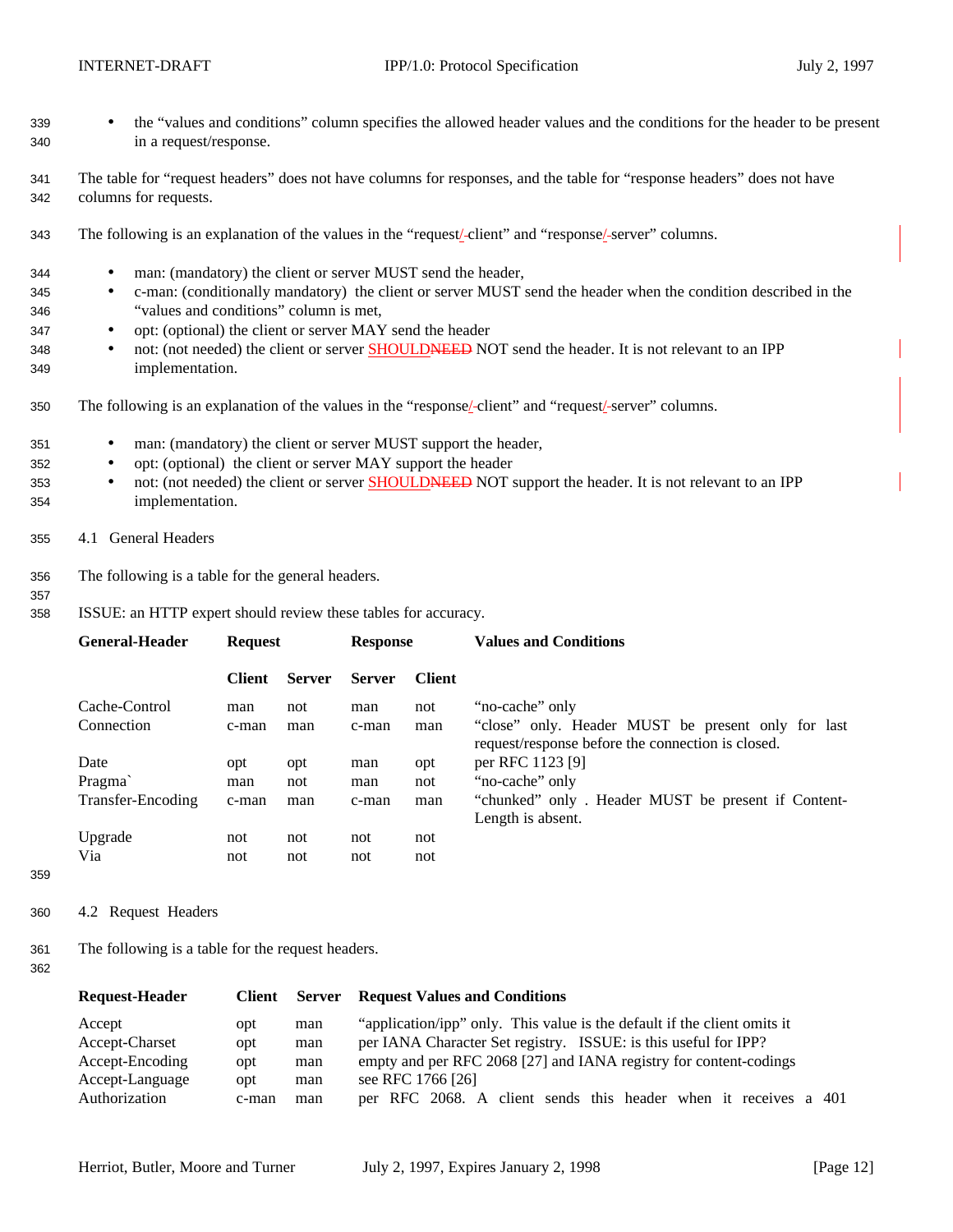| <b>Request-Header</b> | Client | <b>Server</b> | <b>Request Values and Conditions</b>                                                                                                                                            |
|-----------------------|--------|---------------|---------------------------------------------------------------------------------------------------------------------------------------------------------------------------------|
| From                  | not    | not           | "Unauthorized" response and no "Proxy-Authenticate" header.<br>per RFC 2068. Because RFC recommends sending this header only with the<br>user's approval, it is not very useful |
| Host                  | man    | man           | per RFC 2068                                                                                                                                                                    |
| If-Match              | not    | not           |                                                                                                                                                                                 |
| If-Modified-Since     | not    | not           |                                                                                                                                                                                 |
| If-None-Match         | not    | not           |                                                                                                                                                                                 |
| If-Range              | not    | not           |                                                                                                                                                                                 |
| If-Unmodified-Since   | not    | not           |                                                                                                                                                                                 |
| Max-Forwards          | not    | not           |                                                                                                                                                                                 |
| Proxy-Authorization   | c-man  | not           | per RFC 2068. A client MUST send this header when it receives a 401<br>"Unauthorized" response and a "Proxy-Authenticate" header.                                               |
| Range                 | not    | not           |                                                                                                                                                                                 |
| Referer               | not    | not           |                                                                                                                                                                                 |
| User-Agent            | not    | not           |                                                                                                                                                                                 |

363 4.3 Response Headers

364 The following is a table for the request headers.

365

| <b>Response-Header</b> | <b>Server</b> | <b>Client</b> | <b>Response Values and Conditions</b>                       |
|------------------------|---------------|---------------|-------------------------------------------------------------|
| Accept-Ranges          | not           | not           |                                                             |
| Age                    | not           | not           |                                                             |
| Location               | c-man         | opt           | per RFC 2068. When URI needs redirection.                   |
| Proxy-Authenticate     | not           | man           | per RFC 2068                                                |
| Public                 | opt           | opt           | per RFC 2068                                                |
| Retry-After            | opt           | opt           | per RFC 2068                                                |
| Server                 | not           | not           |                                                             |
| Vary                   | not           | not           |                                                             |
| Warning                | opt           | opt           | per RFC 2068                                                |
| WWW-Authenticate       | c-man         | man           | per RFC 2068. When a server needs to authenticate a client. |
|                        |               |               |                                                             |

366 4.4 Entity Headers

367 The following is a table for the request headers.

| <b>Entity-Header</b> | <b>Request</b> |               | <b>Response</b> |               | <b>Values and Conditions</b>                        |
|----------------------|----------------|---------------|-----------------|---------------|-----------------------------------------------------|
|                      | <b>Client</b>  | <b>Server</b> | <b>Server</b>   | <b>Client</b> |                                                     |
| Allow                | not            | not           | not             | not           |                                                     |
| Content-Base         | not            | not           | not             | not           |                                                     |
| Content-Encoding     | opt            | man           | man             | man           | per RFC 2068 and IANA registry for content codings. |
| Content-Language     | opt            | man           | man             | man           | see RFC 1766 [26].                                  |
| Content-Length       | c-man          | man           | c-man           | man           | the length of the message-body per RFC 2068. Header |
|                      |                |               |                 |               | MUST be present if Transfer-Encoding is absent      |
| Content-Location     | not            | not           | not             | not           |                                                     |
| Content-MD5          | opt            | opt           | opt             | opt           | per RFC 2068                                        |
| Content-Range        | not            | not           | not             | not           |                                                     |
| Content-Type         | man            | man           | man             | man           | "application/ipp" only                              |
| ETag                 | not            | not           | not             | not           |                                                     |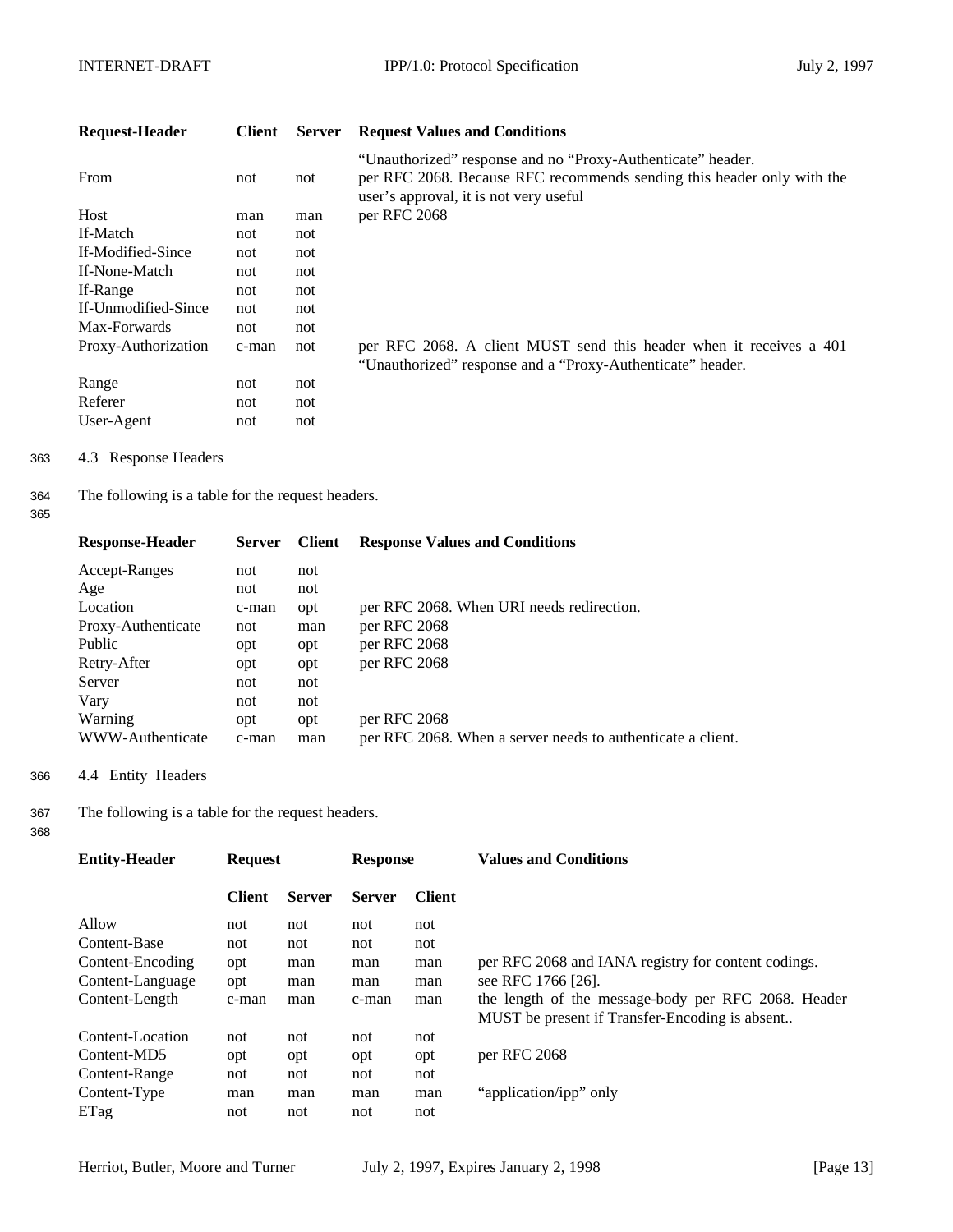| <b>Entity-Header</b> | <b>Request</b> |               | <b>Response</b> |               | <b>Values and Conditions</b> |
|----------------------|----------------|---------------|-----------------|---------------|------------------------------|
|                      | <b>Client</b>  | <b>Server</b> | Server          | <b>Client</b> |                              |
| Expires              | not            | not           | not             | not           |                              |
| Last-Modified        | not            | not.          | not             | not           |                              |

369

370 5. Security Considerations

371

 When utilizing HTTP 1.1 as a transport for IPP, all of the security considerations specified in RFC 2068 [27] apply. In addition, the IPP adds some additional application-specific security considerations, including denial-of-service attacks, mutual 374 authentication, and privacy. The IPP mModel document addresses IPP-specific security considerations, while RFC 2068 addresses HTTP-related security considerations.

376 ISSUE: the security subgroup is free to add whatever is necessary to fill out the "security considerations" section of this 377 document. However, the IPP model document should include the bulk of security discussions that are IPP-specific.

378

379 6. Appendix A: Requirements without Transports other than HTTP/1.1 as a Transport Layer

380

381 The operation layer defined above assumed certain services would be provided by the HTTP transport layer. Without that layer, 382 information, such as length, URI and Content-Encoding are absent. Some transports, such as raw TCP/IP, don't have a way to 383 specify length or carry along parameters supported by a transport layer, such as HTTP/1.1. An example of such a parameter is 384 the Content-Encoding for an operation. Another example is the target URI.

385 This section specifies the modifications to the operation-layer encoding for transports, such as raw TCP/IP. The following 386 changes would have to made. All of these changes are upward compatible with the encoding defined in section 3 "Encoding of 387 the Operation Layer".

388 6.1 Additional Parameter-group for HTTP header information

 First there is an additional header parameter-group which SHALL appear as the first parameter-group, preceding the parameter-group for actual operation parameters, and which SHALL contain the "target- URI" along with relevant HTTP header information, including those shown below. This header parameter-group SHALL be preceded by a name-length of -4 (0xFFFC) which functions like the other negative lengths defined in section 3 "Encoding of the Operation Layer". This special number specifies that the first parameter group contains header type information, and distinguishes it from the protocol which 394 has have these parameters outside of the operation layer.

395 The following table shows the mapping of HTTP headers to parameters in the operation layer.

| HTTP header or other concept | <b>IPP</b> parameter name | <b>Syntax Type of Parameter</b> |
|------------------------------|---------------------------|---------------------------------|
| URI                          | target-URI                | uri                             |
| Connection                   | Close-Connection          | <b>Boolean</b>                  |
| Accept-Charset               | Accept-Charset            | keyword                         |
| Accept-Encoding              | Accept-Encoding           | keyword                         |
| Accept-Language              | Accept-Language           | keyword                         |
| Content-Encoding             | Content-Encoding          | keyword                         |
| Content-Language             | Content-Language          | keyword                         |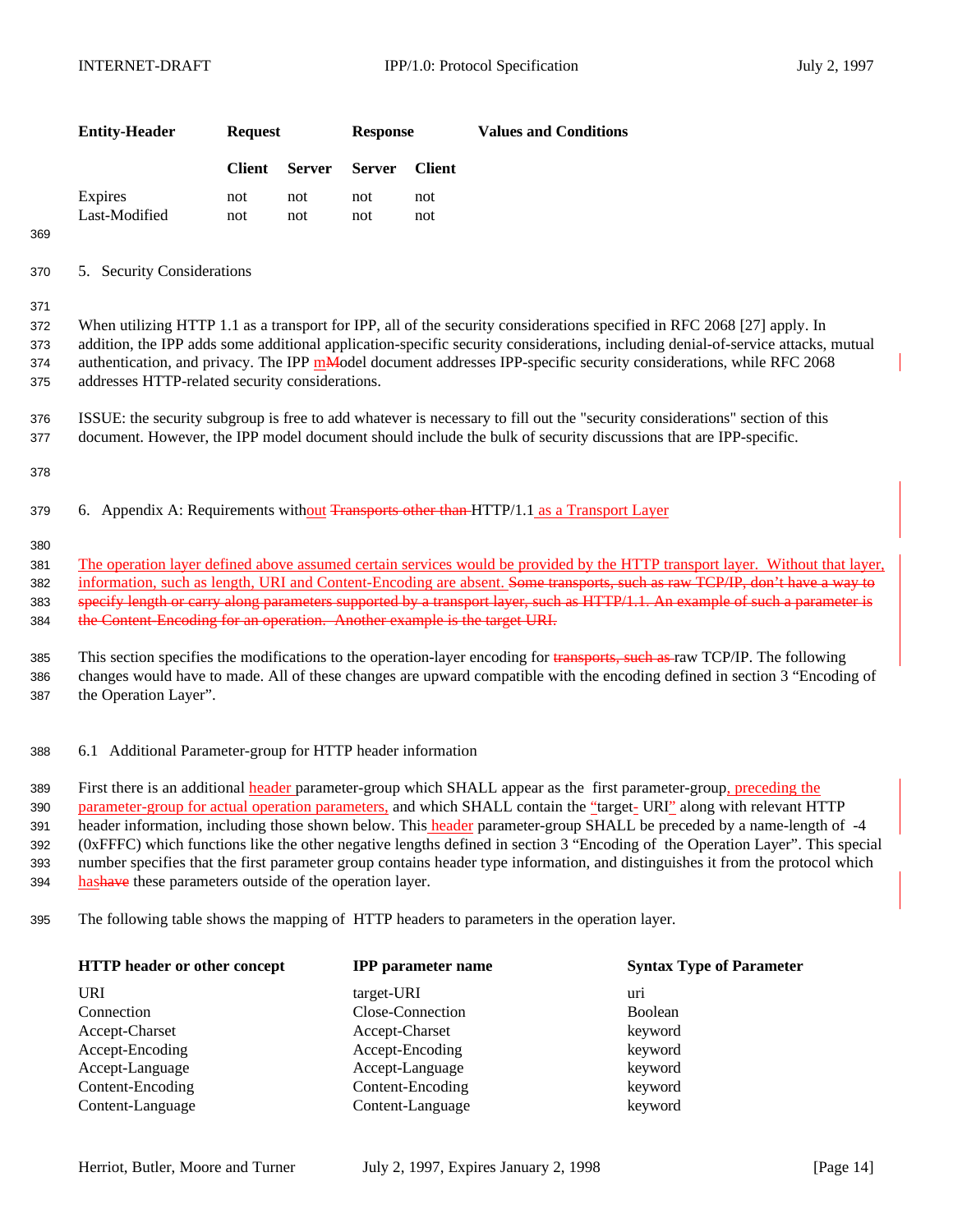|                                        | HTTP header or other concept                                                                                                                                                                                                | <b>IPP</b> parameter name                  | <b>Syntax Type of Parameter</b>                                                                                                                                                                                                                                                                                                                                                                                                                                                                                                                                                                                                                       |
|----------------------------------------|-----------------------------------------------------------------------------------------------------------------------------------------------------------------------------------------------------------------------------|--------------------------------------------|-------------------------------------------------------------------------------------------------------------------------------------------------------------------------------------------------------------------------------------------------------------------------------------------------------------------------------------------------------------------------------------------------------------------------------------------------------------------------------------------------------------------------------------------------------------------------------------------------------------------------------------------------------|
| 396                                    | charset parameter<br>miscellaneous security                                                                                                                                                                                 | Content-Charset<br>if needed at this level | keyword                                                                                                                                                                                                                                                                                                                                                                                                                                                                                                                                                                                                                                               |
| 397<br>398                             | of the operation.                                                                                                                                                                                                           |                                            | The first parameter in the header parameter-group for a request SHALL be the attribute "target-URI" which is the target object                                                                                                                                                                                                                                                                                                                                                                                                                                                                                                                        |
| 399<br>400<br>401<br>402<br>403<br>404 | followed by 'data'.                                                                                                                                                                                                         |                                            | Except for Content-Encoding, the parameters SHALL take effect at the beginning of the next parameter-group and apply to the<br>rest of the operation. If the parameter is Content-Encoding, then the encoding SHALL apply only to the 'full-data' or 'data-<br>segment's as defined by the syntax below and the resulting decoded data SHALL have the syntax of "parameters data" as<br>defined by the syntax below. That is, from a decoding point of view if Content-Encoding is specified, the operation's data is<br>decoded using the algorithm specified by Content-Encoding. The resulting octet stream is parsed as if it were a 'parameters' |
| 405                                    |                                                                                                                                                                                                                             |                                            | NOTE: This rule for Content-Encoding allows a client or server to encode operation parameters or to transmit them unencoded.                                                                                                                                                                                                                                                                                                                                                                                                                                                                                                                          |
| 406                                    | ISSUE: should the reason-phrase be in the initial parameter group instead of the second one for responses?                                                                                                                  |                                            |                                                                                                                                                                                                                                                                                                                                                                                                                                                                                                                                                                                                                                                       |
| 407                                    | 6.2 Chunking of Data                                                                                                                                                                                                        |                                            |                                                                                                                                                                                                                                                                                                                                                                                                                                                                                                                                                                                                                                                       |
| 408<br>409                             |                                                                                                                                                                                                                             |                                            | Second the "parameters" and "data" of the operation layer are separated by -3 (0xFFFD) instead of -1 (0xFFFF) to denote that<br>the following data is chunked. A chunk of length 0 denotes the end of the data. The syntax for the chunked data is:                                                                                                                                                                                                                                                                                                                                                                                                   |
| 410<br>411<br>412<br>413               | chunked-data = *data-chunk $END-OF-DATA$ % $x00$ % $x00$<br>$data-chunk = data-segment-length data-segment$<br>data-segment-length = SIGNED-SHORT ; number of octets of the data in binary<br>$data-segment = OCTET-STRING$ |                                            |                                                                                                                                                                                                                                                                                                                                                                                                                                                                                                                                                                                                                                                       |
| 414<br>415<br>416                      | $END-OF-DATA = %x00 %x00$                                                                                                                                                                                                   |                                            |                                                                                                                                                                                                                                                                                                                                                                                                                                                                                                                                                                                                                                                       |
| 417<br>418                             | data.                                                                                                                                                                                                                       |                                            | A data-segment contains fragments of the data. When all the data-segments are concatenated together, they form the complete                                                                                                                                                                                                                                                                                                                                                                                                                                                                                                                           |
| 419                                    | 6.3 Revised Syntax for the Operation Layer                                                                                                                                                                                  |                                            |                                                                                                                                                                                                                                                                                                                                                                                                                                                                                                                                                                                                                                                       |
| 420                                    | The following is the revised syntax for the operation layer.                                                                                                                                                                |                                            |                                                                                                                                                                                                                                                                                                                                                                                                                                                                                                                                                                                                                                                       |
| 421<br>422<br>423<br>424               | $ipp-message = ipp-request / ipp-response$<br>ipp-request = version operation parameters data<br>ipp-response = version status parameters %xFF %xFF [-data ]<br>$version = major-version minor-version$                     |                                            |                                                                                                                                                                                                                                                                                                                                                                                                                                                                                                                                                                                                                                                       |

429 parameters = (headers / parameter-group ) \* (END-PARAMETER\_GROUP %xFF %xFE parameter-group)

 major-version = SIGNED-BYTE ; initially %d1 minor-version = SIGNED-BYTE ; initially %d0

parameter = single-parameter \*(more-values)

parameter-group = \*parameter

 operation = SIGNED-SHORT ; mapping from model defined below status = SIGNED-SHORT ; mapping from model defined below

430  $\parallel$  headers =  $\frac{START}{HEADER}$ %xFF %xFC parameter-group

single-parameter = name-length name value-length value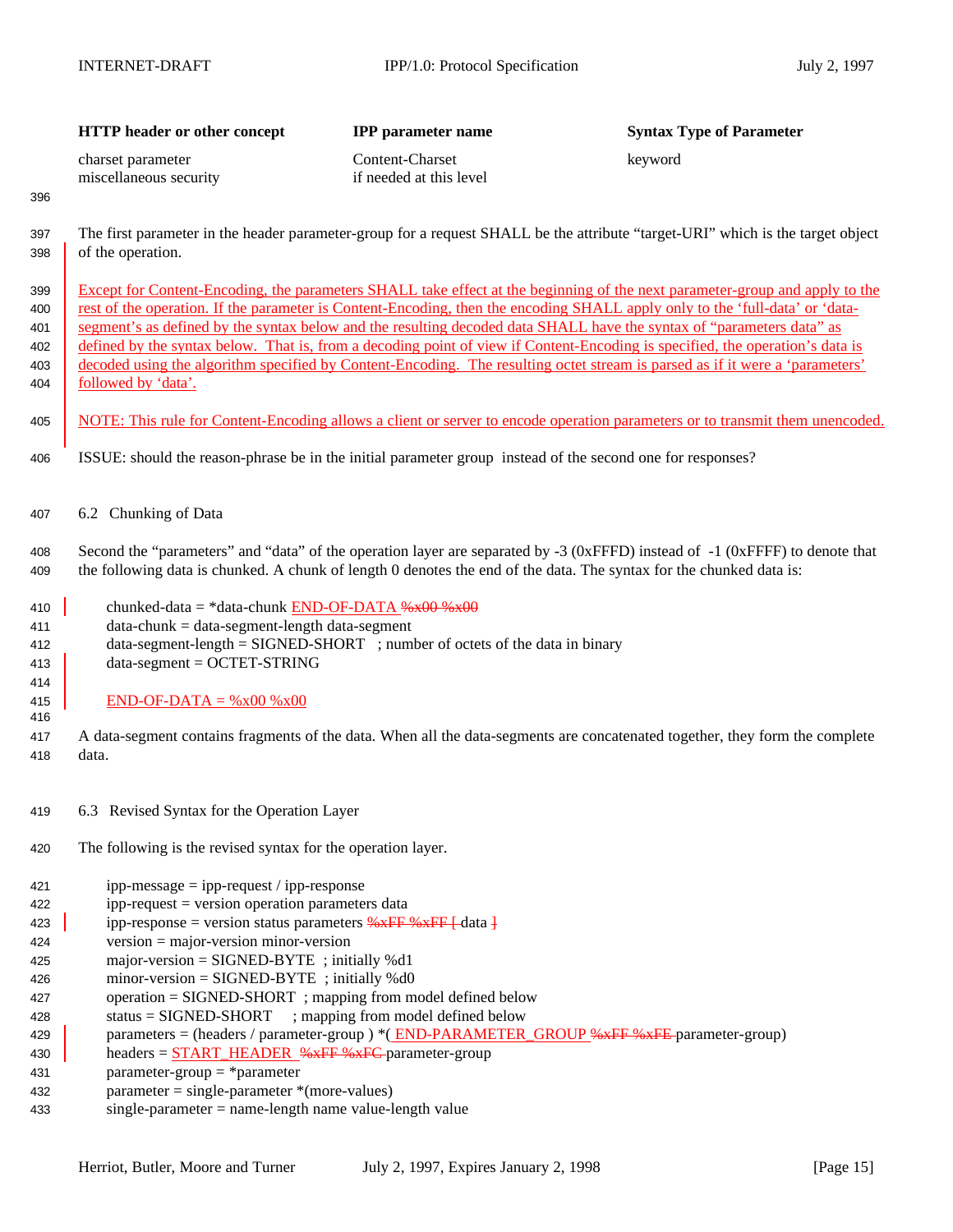| 434        |                   | more-values = ZERO-NAME-LENGTH value-length value                                                                                                                                                     |  |  |  |  |  |
|------------|-------------------|-------------------------------------------------------------------------------------------------------------------------------------------------------------------------------------------------------|--|--|--|--|--|
| 435        |                   | name-length = SIGNED-SHORT ; number of octets of 'name'                                                                                                                                               |  |  |  |  |  |
| 436        |                   | name = LALPHA $*($ LALPHA / DIGIT / "-" / "_")                                                                                                                                                        |  |  |  |  |  |
| 437        |                   | value-length = SIGNED-SHORT; number of octets of 'value'                                                                                                                                              |  |  |  |  |  |
| 438        |                   | value = OCTET-STRING                                                                                                                                                                                  |  |  |  |  |  |
| 439        |                   | zero-name-length = $%x00$ % $x00$                                                                                                                                                                     |  |  |  |  |  |
| 440        | $\lambda$         | data = (END-PARAMETERS%*FF %*FF [ full-data ] ) / (END-PARAMETERS-CHUNKED -%*FF %*FD-chunked-data                                                                                                     |  |  |  |  |  |
| 441        |                   | $full-data = OCTET-STRING$                                                                                                                                                                            |  |  |  |  |  |
| 442<br>443 |                   | chunked-data = *data-chunk %x00 %x00                                                                                                                                                                  |  |  |  |  |  |
| 444        |                   | $data-chunk = data-segment-length data-segment$                                                                                                                                                       |  |  |  |  |  |
| 445        |                   | $data-segment-length = SIGNED-SHORT$ ; number of octets of the data in binary                                                                                                                         |  |  |  |  |  |
| 446        |                   | $data-segment = OCTET-STRING$                                                                                                                                                                         |  |  |  |  |  |
| 447        |                   |                                                                                                                                                                                                       |  |  |  |  |  |
| 448        |                   | <u>ZERO-NAME-LENGTH = %x00 %x00 ; name-length of 0</u>                                                                                                                                                |  |  |  |  |  |
| 449        |                   | $END-PARAMETERS = %xFF %xFF$<br>$;$ name-length of $-1$                                                                                                                                               |  |  |  |  |  |
| 450        |                   | <b>END-PARAMETER GROUP</b> = $%xFF$ %xFE ; name-length of -2                                                                                                                                          |  |  |  |  |  |
| 451        |                   | END-PARAMETERS-CHUNKED = $\%$ xFF $\%$ xFD ; name-length of -3                                                                                                                                        |  |  |  |  |  |
| 452        |                   | <b>START HEADER</b> = $\%$ xFF $\%$ xFC ; name-length of -4                                                                                                                                           |  |  |  |  |  |
| 453        |                   | $SIGNED-BYTE = %x0*xFF$                                                                                                                                                                               |  |  |  |  |  |
| 454        |                   | $SIGNED-SHORT = %x0. %xFF %x0. %xFF$                                                                                                                                                                  |  |  |  |  |  |
| 455        |                   | $DIGIT = "0". "9"$                                                                                                                                                                                    |  |  |  |  |  |
| 456        |                   | $LALPHA = "a". "z"$                                                                                                                                                                                   |  |  |  |  |  |
| 457        |                   | $BYTE = %x0.$ % $xFF$                                                                                                                                                                                 |  |  |  |  |  |
| 458        |                   | $OCTET-STRING = *BYTE$                                                                                                                                                                                |  |  |  |  |  |
| 459        | 7. References     |                                                                                                                                                                                                       |  |  |  |  |  |
| 460        | $\lceil 1 \rceil$ | Smith, R., Wright, F., Hastings, T., Zilles, S., and Gyllenskog, J., "Printer MIB", RFC 1759, March 1995.                                                                                             |  |  |  |  |  |
|            |                   |                                                                                                                                                                                                       |  |  |  |  |  |
| 461        | $\lceil 2 \rceil$ | Berners-Lee, T, Fielding, R., and Nielsen, H., "Hypertext Transfer Protocol - HTTP/1.0", RFC 1945, August 1995.                                                                                       |  |  |  |  |  |
| 462        | $\lceil 3 \rceil$ | Crocker, D., "Standard for the Format of ARPA Internet Text Messages", RFC 822, August 1982.                                                                                                          |  |  |  |  |  |
| 463        | [4]               | Postel, J., "Instructions to RFC Authors", RFC 1543, October 1993.                                                                                                                                    |  |  |  |  |  |
| 464        | $[5]$             | ISO/IEC 10175 Document Printing Application (DPA), June 1996.                                                                                                                                         |  |  |  |  |  |
| 465        | [6]               | Herriot, R. (editor), X/Open A Printing System Interoperability Specification (PSIS), August 1995.                                                                                                    |  |  |  |  |  |
| 466        | $[7]$             | Kirk, M. (editor), POSIX System Administration - Part 4: Printing Interfaces, POSIX 1387.4 D8, 1994.                                                                                                  |  |  |  |  |  |
| 467<br>468 | [8]               | Borenstein, N., and Freed, N., "MIME (Multi-purpose Internet Mail Extensions) Part One: Mechanism for Specifying<br>and Describing the Format of Internet Message Bodies", RFC 1521, September, 1993. |  |  |  |  |  |
| 469        | [9]               | Braden, S., "Requirements for Internet Hosts - Application and Support", RFC 1123, October, 1989,                                                                                                     |  |  |  |  |  |
| 470        | $[10]$            | McLaughlin, L. III, (editor), "Line Printer Daemon Protocol" RFC 1179, August 1990.                                                                                                                   |  |  |  |  |  |
| 471        | $[11]$            | Berners-Lee, T., Masinter, L., McCahill, M., "Uniform Resource Locators (URL)", RFC 1738, December, 1994.                                                                                             |  |  |  |  |  |
| 472        | $[20]$            | <b>Internet Printing Protocol: Requirements</b>                                                                                                                                                       |  |  |  |  |  |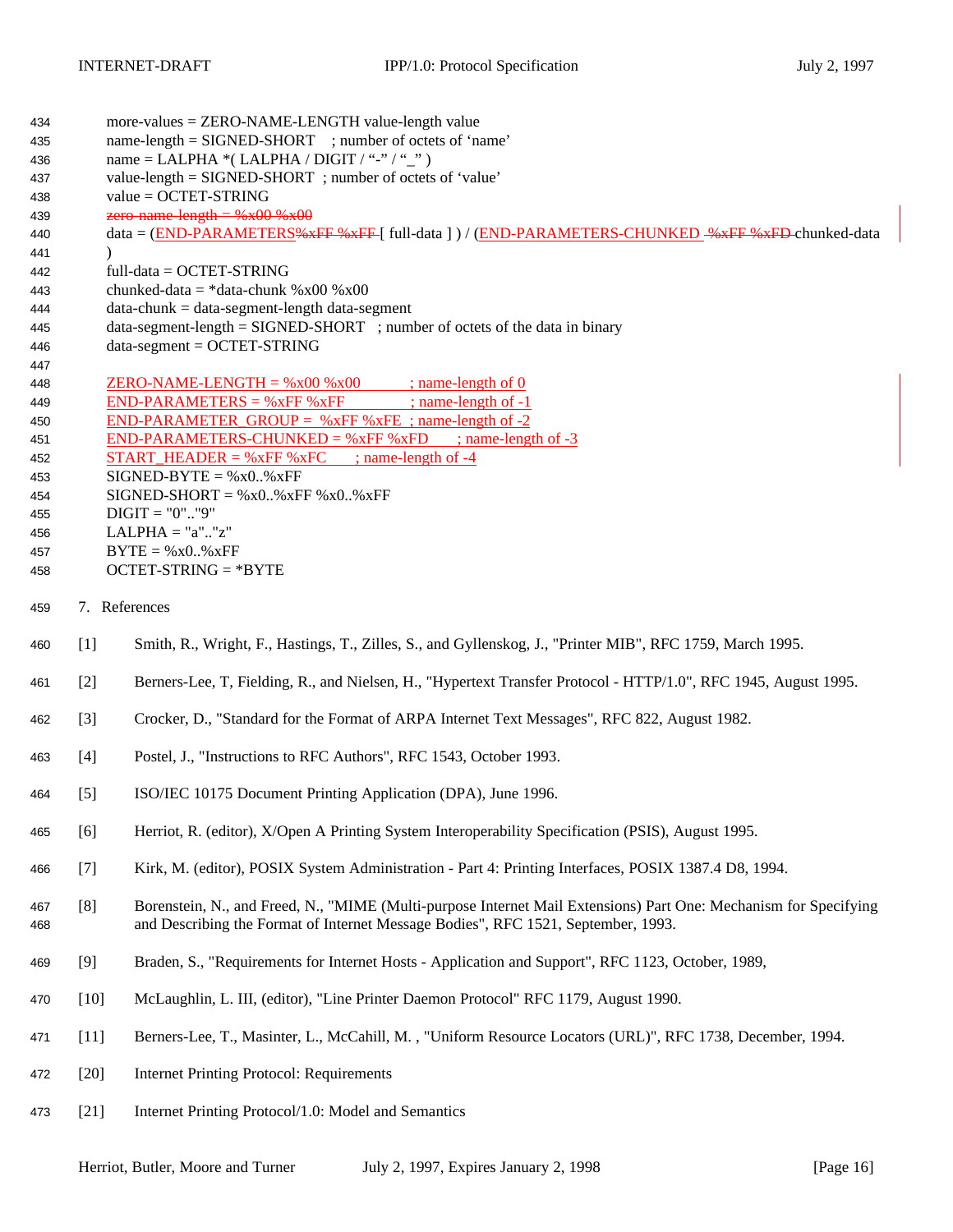- [22] Internet Printing Protocol/1.0: Security
- [23] Internet Printing Protocol/1.0: Protocol Specification (This document)
- [24] Internet Printing Protocol/1.0: Directory Schema
- [25] S. Bradner, "Key words for use in RFCs to Indicate Requirement Levels", RFC 2119 , March 1997
- [26] H. Alvestrand, " Tags for the Identification of Languages", RFC 1766, March 1995.
- [27] R Fielding, et al, "Hypertext Transfer Protocol HTTP/1.1" RFC 2068, January 1997
- [28] Marcus Kuhn, "International Standard Date and Time Notation", ISO 8601, http://www.ft.uni-erlangen.de/~mskuhn/iso-time.html
- [29] D. Crocker et al., "Augmented BNF for Syntax Specifications: ABNF", draft-ietf-drums-abnf-02.txt.
- 8. Author's Address

 Robert Herriot (editor) Sun Microsystems Inc. 901 San Antonio.Road, MPK-17 Palo Alto, CA 94303 Phone: 415-786-8995 Fax: 415-786-7077 Email: robert.herriot@eng.sun.com Sylvan Butler Hewlett-Packard 11311 Chinden Blvd. Boise, ID 83714 Phone: 208-396-6000 Fax: 208-396-3457 Email: sbutler@boi.hp.com Paul Moore Microsoft One Microsoft Way Redmond, WA 98053 Phone: 425-936-0908 Fax: 425-93MS-FAX Email: paulmo@microsoft.com Randy Turner Sharp Laboratories 5750 NW Pacific Rim Blvd Camas, WA 98607 Phone: 360-817-8456 Fax: : 360-817-8436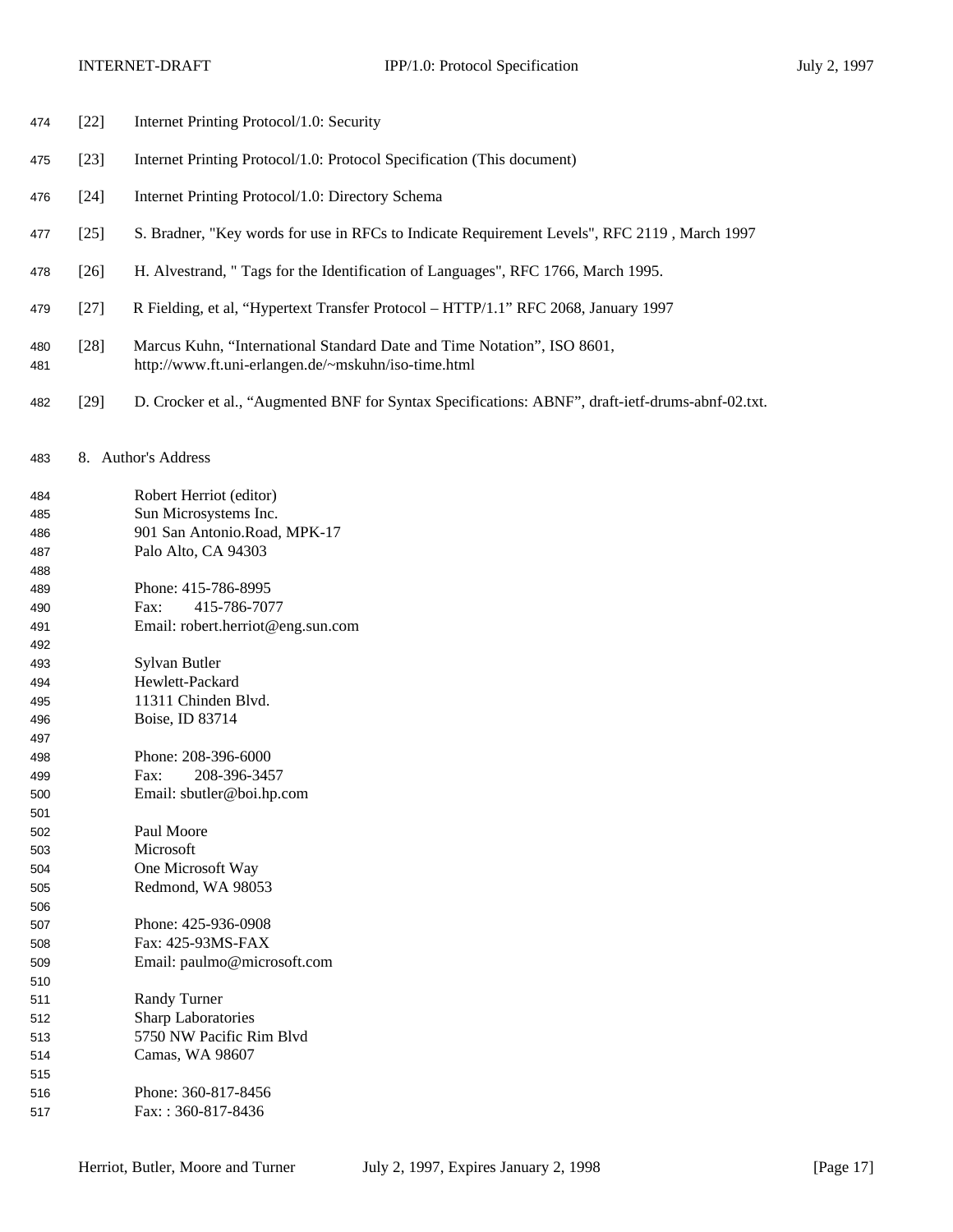| 518 | Email: rturner@sharplabs.com    |
|-----|---------------------------------|
| 519 |                                 |
| 520 | IPP Mailing List: $ipp@pwg.org$ |

| ∪∠ن | If I maning List. Ipp@pwg.org                      |
|-----|----------------------------------------------------|
| 521 | IPP Mailing List Subscription: ipp-request@pwg.org |
| 522 | IPP Web Page: http://www.pwg.org/ipp/              |
| 523 |                                                    |

9. Other Participants:

| 525 | <b>Chuck Adams - Tektronix</b>          |
|-----|-----------------------------------------|
| 526 | Ron Bergman - Data Products             |
| 527 | Sylvan Butler - HP                      |
| 528 | Keith Carter - IBM                      |
| 529 | Angelo Caruso - Xerox                   |
| 530 | Jeff Copeland - QMS                     |
| 531 | Roger Debry - IBM                       |
| 532 | Lee Farrell - Canon                     |
| 533 | <b>Sue Gleeson - Digital</b>            |
| 534 | <b>Charles Gordon - Osicom</b>          |
| 535 | Brian Grimshaw - Apple                  |
| 536 | Jerry Hadsell - IBM                     |
| 537 | <b>Richard Hart - Digital</b>           |
| 538 | Tom Hastings - Xerox                    |
| 539 | Stephen Holmstead                       |
| 540 | Zhi-Hong Huang - Zenographics           |
| 541 | Scott Isaacson - Novell                 |
| 542 | Rich Lomicka - Digital                  |
| 543 | David Kellerman - Northlake Software    |
| 544 | Robert Kline - TrueSpectra              |
| 545 | Dave Kuntz - Hewlett-PackardHP          |
| 546 | Takami Kurono - Brother                 |
| 547 | Rich Landau - Digital                   |
| 548 | Greg LeClair - Epson                    |
| 549 | Harry Lewis - IBM                       |
| 550 | Tony Liao - Vivid Image                 |
| 551 | David Manchala - Xerox                  |
| 552 | Carl-Uno Manros - Xerox                 |
| 553 | Jay Martin - Underscore                 |
| 554 | Larry Masinter - Xerox                  |
| 555 | Bob Pentecost - Hewlett-PackardHP       |
| 556 | Patrick Powell - SDSU                   |
| 557 | <b>Jeff Rackowitz - Intermec</b>        |
| 558 | Xavier Riley - Xerox                    |
| 559 | Gary Roberts - Ricoh                    |
| 560 | Stuart Rowley - Kyocera                 |
| 561 | Richard Schneider - Epson               |
| 562 | Shigern Ueda - Canon                    |
| 563 | <b>Bob Von Andel - Allegro Software</b> |
| 564 | William Wagner - Digital Products       |
| 565 | <b>Jasper Wong - Xionics</b>            |
| 566 | Don Wright - Lexmark                    |
| 567 | Rick Yardumian - Xerox                  |
| 568 | <b>Lloyd Young - Lexmark</b>            |
| 569 | Peter Zehler - Xerox                    |